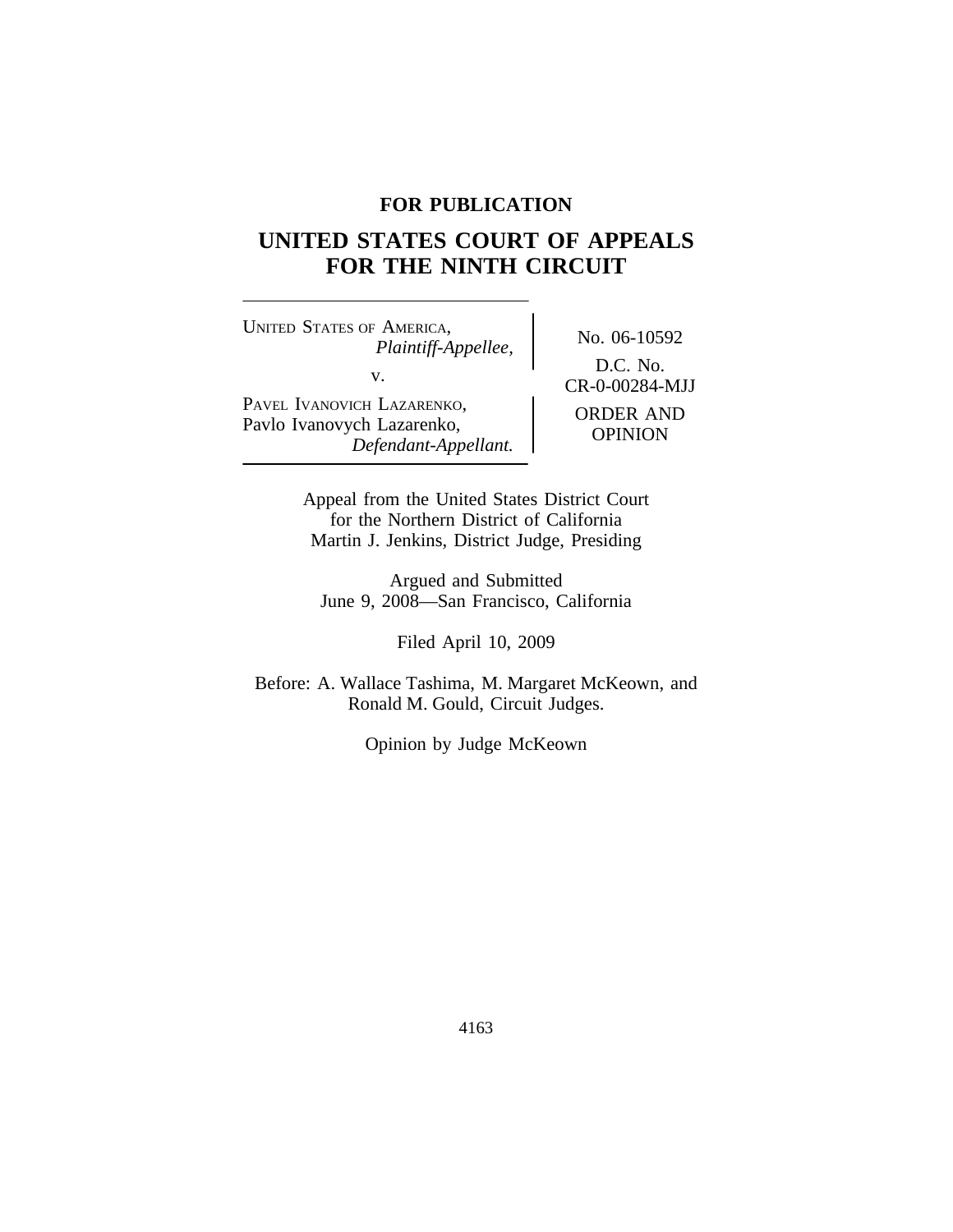# **COUNSEL**

Dennis P. Riordan (argued), Donald M. Horgan, Riordan & Horgan, San Francisco, California; Doron Weinberg, Weinberg & Wilder, San Francisco, California, for the defendantappellant.

Hartley M. K. West (argued), Assistant United States Attorney; Scott N. Schools, United States Attorney; Barbara J. Valliere, Chief, Appellate Section, San Francisco, California, for the plaintiff-appellee.

# **ORDER**

The petition for panel rehearing is granted in part. The opinion filed September 26, 2008, and appearing at 546 F.3d 593, is withdrawn and it may not be cited as precedent by or to this court or any district court of the Ninth Circuit. A new opinion is filed contemporaneously.

The full court has been advised of the petition for rehearing and rehearing en banc and no judge has requested a vote on whether to rehear the matter en banc. Fed. R. App. P. 35.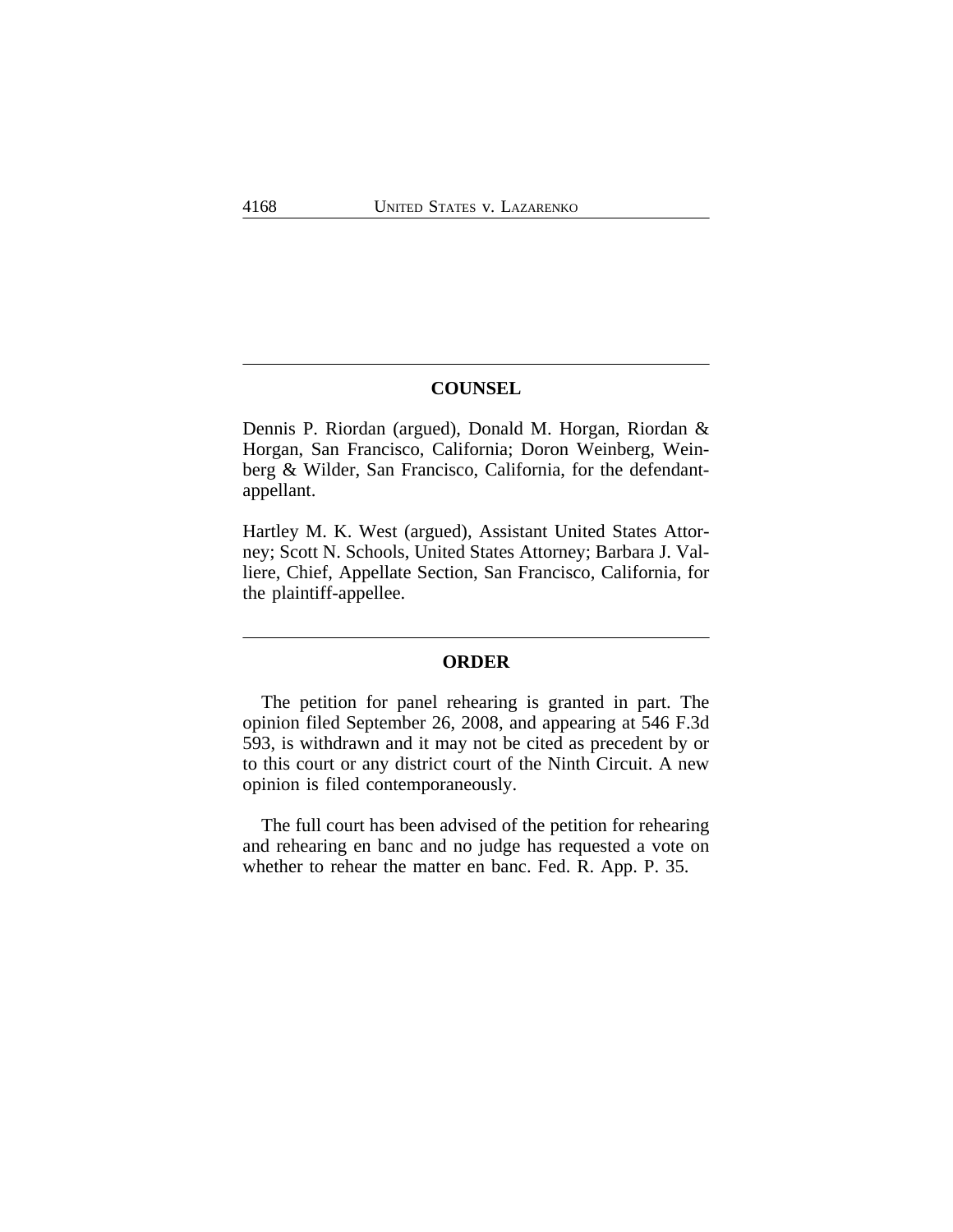The petition for rehearing en banc is denied. No further petitions for rehearing or petitions for rehearing en banc will be entertained.

# **OPINION**

McKEOWN, Circuit Judge:

During his meteoric rise from serving as a local Ukrainian official to Prime Minister of Ukraine, Pavel Ivanovich Lazarenko formed multiple business relationships and engaged in a tangled series of business transactions that netted him millions of dollars. Lazarenko kept his money in foreign bank accounts, transferring funds from one account to another across the globe in an effort, so he was accused, to disguise and conceal the sources and ownership of the proceeds from the Ukrainian people. After the money passed through bank accounts in the United States, from Swiss, off-shore, and other accounts, the United States charged him in a 53-count indictment with conspiracy, money laundering, wire fraud, and interstate transportation of stolen property. Lazarenko was convicted on fourteen counts and now challenges those convictions on appeal. We affirm eight of his convictions, but reverse six others.

#### **I. BACKGROUND**

During the 1990s, Lazarenko was a public official in Ukraine. For several years he served in regional governmental positions, including as Governor of the Dnepropetrovsk region of Ukraine. He rose to the level of Ukrainian First Vice Prime Minister in 1995 and in May 1996, Lazarenko was appointed Prime Minister. Following a rift in his relationship with President Leonid Kuchma, he was dismissed from this position in July 1997. He then became a member of the Ukrainian Parliament and led the opposition Hromada Party.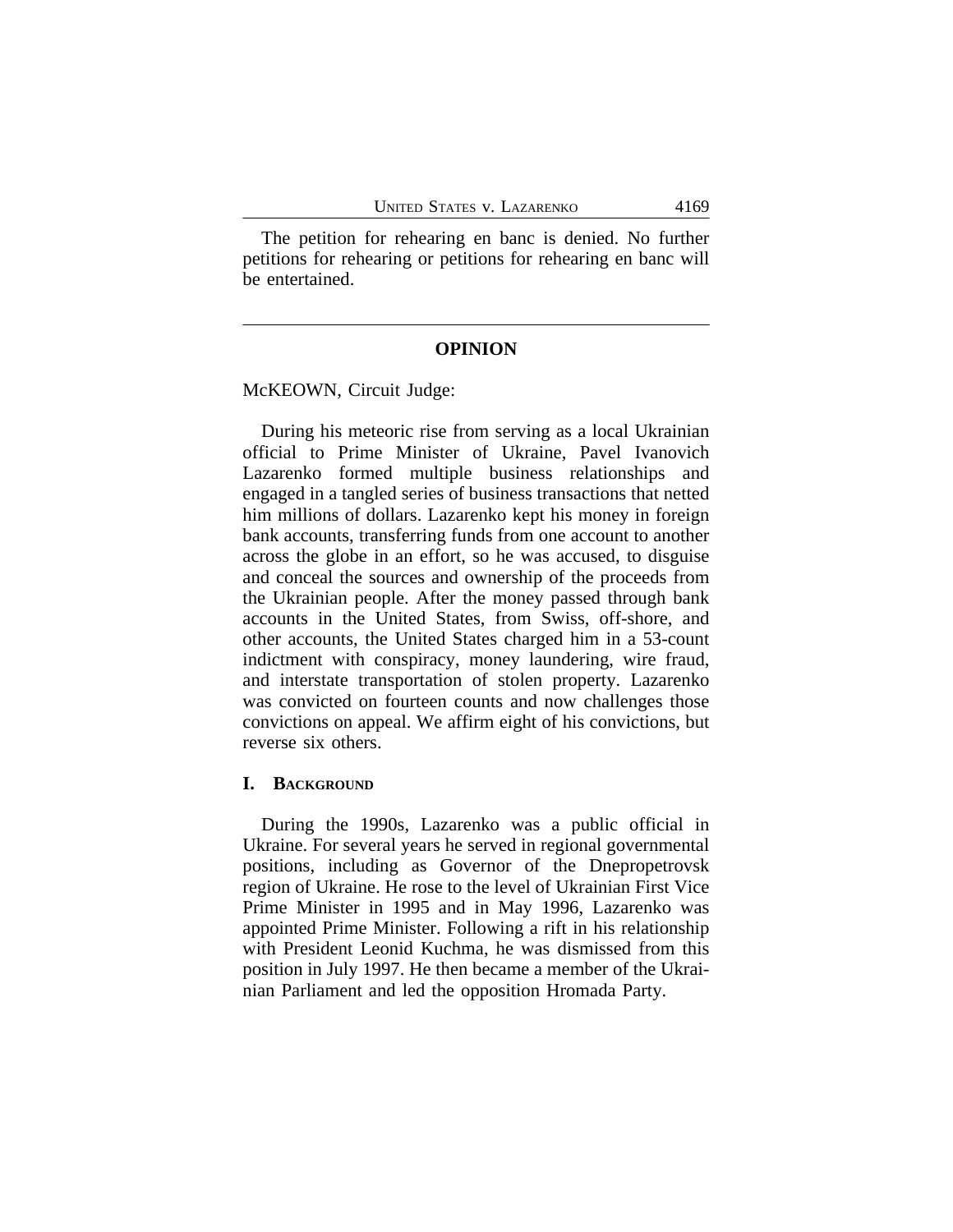While serving as a government official, Lazarenko became involved in the affairs of a number of businesses and formed relationships with prominent businessmen. The United States alleged that certain of Lazarenko's business relationships amounted to extortion and that he defrauded the Ukranian people by obtaining interests in companies, allocating privileges to cronies, and then failing to disclose his assets and wealth as required on Ukranian financial disclosure forms. The government identified five arrangements that formed the basis for the charges in the indictment.

# **A. THE UNDERLYING SCHEMES**

#### 1. *Extortion of Kiritchenko*

According to testimony at trial, Lazarenko was extremely powerful as the governor of the Dnepropetrovsk region of Ukraine and in his other public roles. He required businesses to pay him fifty percent of their profits in exchange for his influence to make the businesses successful. Conversely, Lazarenko used his influence to disadvantage the businesses if he was not paid.

In 1990, Peter Kiritchenko, a businessman, formed a company known as Agrosnabsbyt, which was involved in agriculture and metals. In 1992, Kiritchenko met with Lazarenko because, according to Kiritchenko, "to do any kind of serious trade one needed [Lazarenko's] agreement." Lazarenko informed Kiritchenko that he worked with everyone "50-50," which Kiritchenko interpreted as meaning that Lazarenko would control fifty percent of the business and take fifty percent of the profits. Kiritchenko initially transferred \$40,000 to Lazarenko as a gesture of "good faith." In January 1993, Kiritchenko transferred a fifty percent interest in Agrosnabsbyt to Ekaterina Karova, a relative of Lazarenko, and transferred fifty percent of the profits from the business to accounts controlled by Lazarenko. Later, Lazarenko and Kiritchenko partnered to move Lazarenko's money between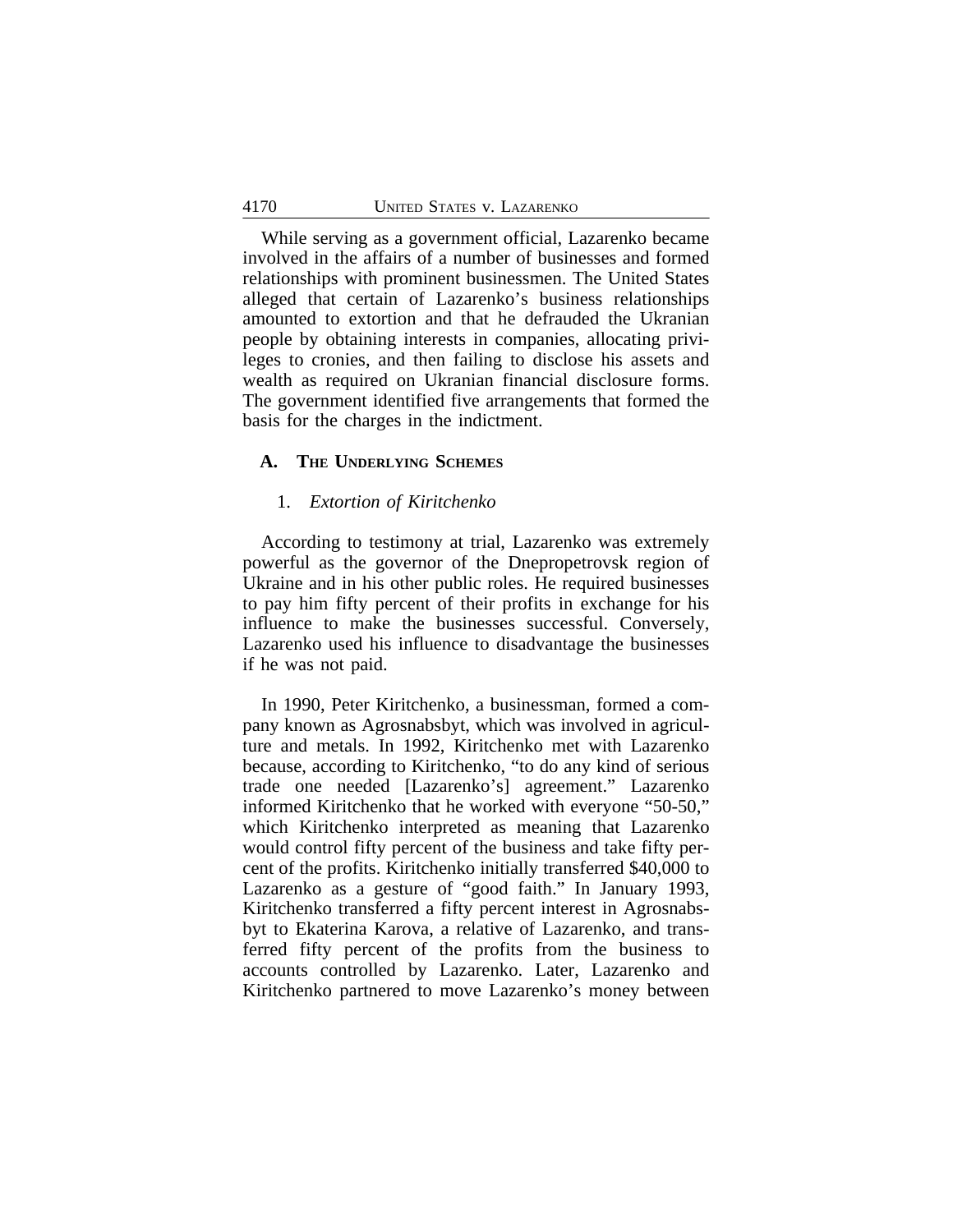accounts and together they purchased the European Federal Credit Bank ("EuroFed").

#### 2. *Extortion of Dityatkovsky*

According to the indictment, Lazarenko established a similar relationship with Alexei Alexandrovich Dityatkovsky. In 1993, Lazarenko met Dityatkovsky and took a fifty percent interest in his company, Dneproneft, along with fifty percent of the profits as well. Lazarenko's share went to his driver and to an associate.

### 3. *Naukovy State Farm*

While Lazarenko was governor of Dnepropetrovsk, he was also actively involved in the operations of Naukovy State Farm ("Naukovy"), a dairy operation that was directed by Mykola Agafonov.**<sup>1</sup>** Naukovy also had secured the right to export metal products and raw materials. Naukovy purchased cattle and farm equipment from a Dutch company, Van der Ploeg von Terpstra ("Van der Ploeg"). Van der Ploeg kept a foreign currency account at ABN Amro Bank for its business with Naukovy (the "ABN Amro account"). Unbeknownst to Van der Ploeg's chief accountant, Agafonov was given access to this account for his own use. Agafonov used the money in the ABN Amro account to, among other things, purchase a BMW and pay his credit card bills.

Lazarenko was also actively involved in the operations at Nikopolsky Metal Works factory ("Nikopolsky"). At his direction, \$2.4 million was transferred from Nikopolsky to Van der Ploeg's ABN Amro account supposedly to purchase wheat on behalf of Naukovy to combat a food crisis that was plaguing Ukraine at the time.**<sup>2</sup>** The accountant for Naukovy

<sup>&</sup>lt;sup>1</sup>"Naukovy" is the spelling of the name of the company in Ukrainian. Occasionally the parties or the record refer to it by its Russian name "Naucnij."

**<sup>2</sup>**Nikopolsky Metal Works factory is sometimes referred to in the record and by the parties as "Nikopol" or as "Nikopol Ferroalloy."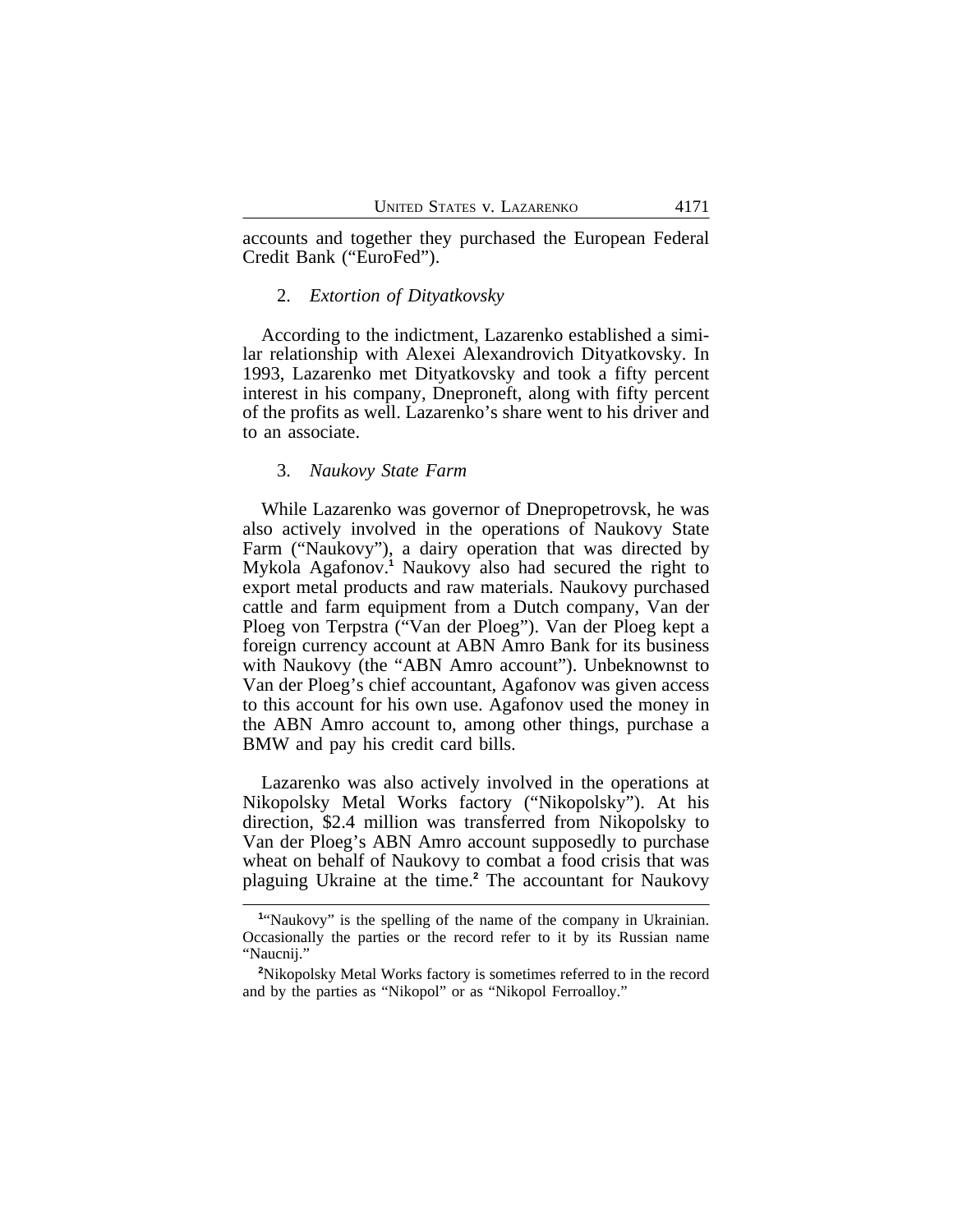and the bookkeeper for Van der Ploeg both testified that they did not know whether wheat was ever purchased. The records reflect that \$1.2 million was transferred from the ABN Amro account to Agafonov's account in Hungary at PostaBank (the "PostaBank account"). In turn, \$1.205 million was transferred from the PostaBank account to an account known as LIP Handel, controlled by Lazarenko in Switzerland. Lazarenko then transferred the money from this Swiss account to various banks, including a \$1.8 million transfer to an account controlled by Kiritchenko at Bank of America in San Francisco, California.

# 4. *United Energy Systems of Ukraine*

Eventually, Lazarenko became the First Prime Minister of Ukraine and was responsible for the energy section within the government. According to the indictment, an associate of Lazarenko's, Yulia Tymoshenko, created a natural gas company, United Energy Systems of Ukraine ("UESU"), which received deliveries of gas from RAO Gazprom. UESU was held in large part by United Energy International, Ltd. ("UEIL"), which was owned by a Turkish national. UESU conveyed title to the gas to UEIL such that payments from Ukrainian customers for gas were diverted to UEIL. UEIL did not pay RAO Gazprom for the gas deliveries with the money it received from customers. Instead, it transferred approximately \$140 million to a Cypriot company, Somolli, that was controlled, in part, by Tymoshenko. UEIL and Somolli transferred \$97 million to accounts controlled by Kiritchenko in Switzerland, Poland, and the United States. Kiritchenko then transferred \$120 million to accounts controlled by Lazarenko in Switzerland and Antigua. Lazarenko made two transfers of \$14 million each from one of these accounts to accounts in the United States.

# 5. *PMH/GHP*

Lazarenko and Kiritchenko also allegedly controlled a Panamanian company, GHP Corp. ("GHP"). According to the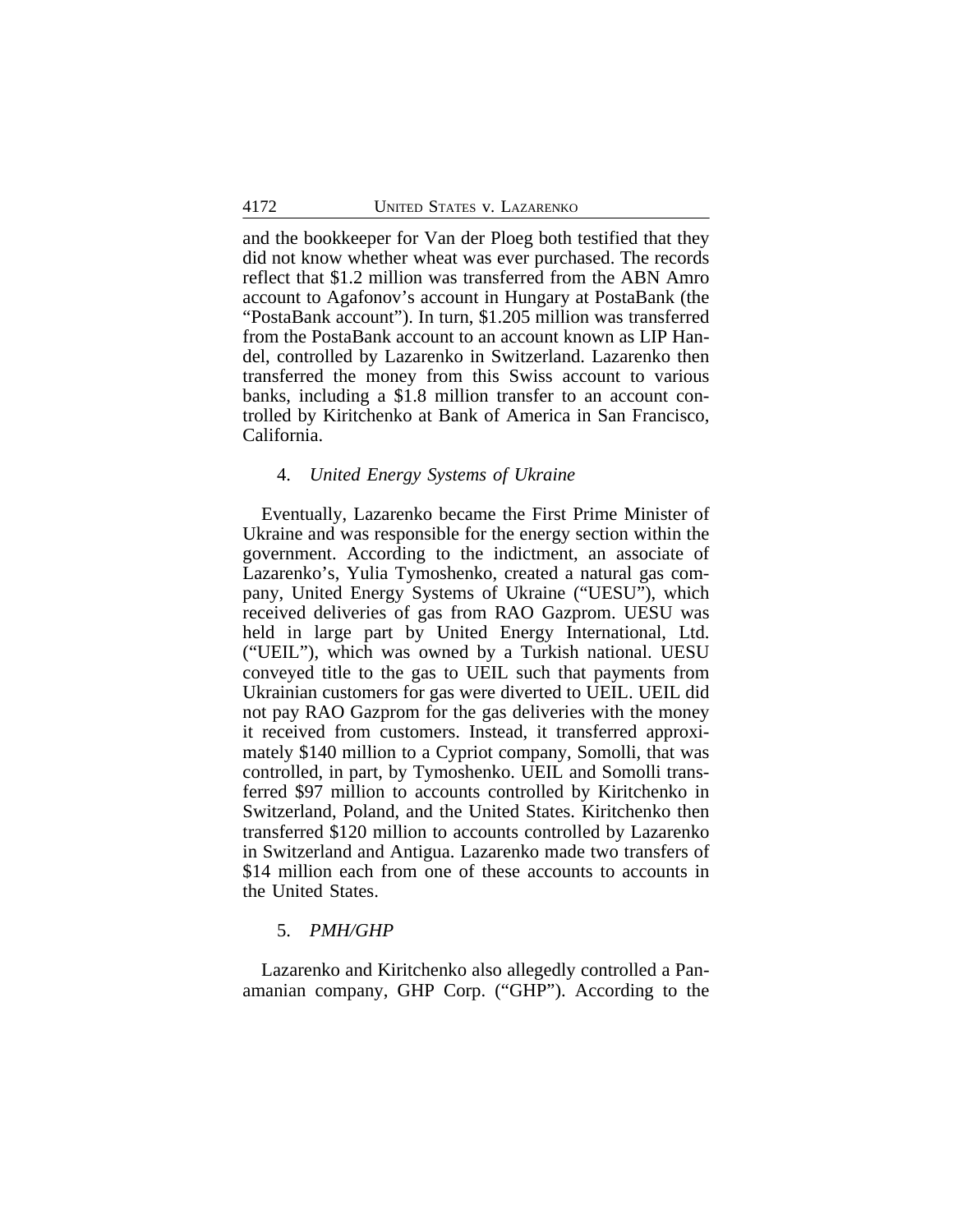|  |                            | 4173 |
|--|----------------------------|------|
|  | UNITED STATES V. LAZARENKO |      |

U.S. government, in 1997, Lazarenko, by then Prime Minister, caused the Ukrainian Cabinet of Ministers to contract with GHP for the purchase of six pre-fabricated homes. GHP turned to Pacific Modern Homes ("PMH") in California and purchased six pre-fabricated homes for \$524,763. The Cabinet of Ministers purchased the homes from GHP for \$1,416,000. GHP produced false invoices to customs officials to make it appear that it had shipped the homes and paid \$1,416,000 for them. Half of the profit realized by GHP was deposited into an account controlled by Lazarenko.

## **B. THE CHARGES**

Based on Lazarenko's business activities, the government brought numerous charges. Count 1 charged Lazarenko with conspiracy to commit money laundering, in violation of 18 U.S.C. § 1956(h), for conducting financial transactions that involved the proceeds of extortion, wire fraud, and receipt and transfer of property that was stolen.

Counts 2 through 5 charged Lazarenko with money laundering, in violation of 18 U.S.C. § 1956(a)(2). The indictment specifically identified four wire transfers from Kiritchenko's ABS Trading account in San Francisco to Lazarenko's account in Geneva, Switzerland in 1994 and early 1995. Counts 6 through 8 charged Lazarenko with money laundering, in violation of 18 U.S.C.  $\S$  1956(a)(1)(B). These transactions allegedly occurred in November 1997, August 1998, and September 1998. All the money laundering counts were based on the specific unlawful activities of receipt and transfer of property that was "stolen, unlawfully converted, and taken by fraud," in violation of 18 U.S.C. §§ 2314 and 2315; "extortion as specified in 18 U.S.C. § 1956(c)(7)(B)(ii); and wire fraud in violation of 18 U.S.C. §§ 1343 and 1346." *Id.*

Counts 9 through 30 charged Lazarenko with wire fraud in violation of 18 U.S.C. §§ 1343 and 1346. Specifically, Lazarenko was charged with honest services fraud against the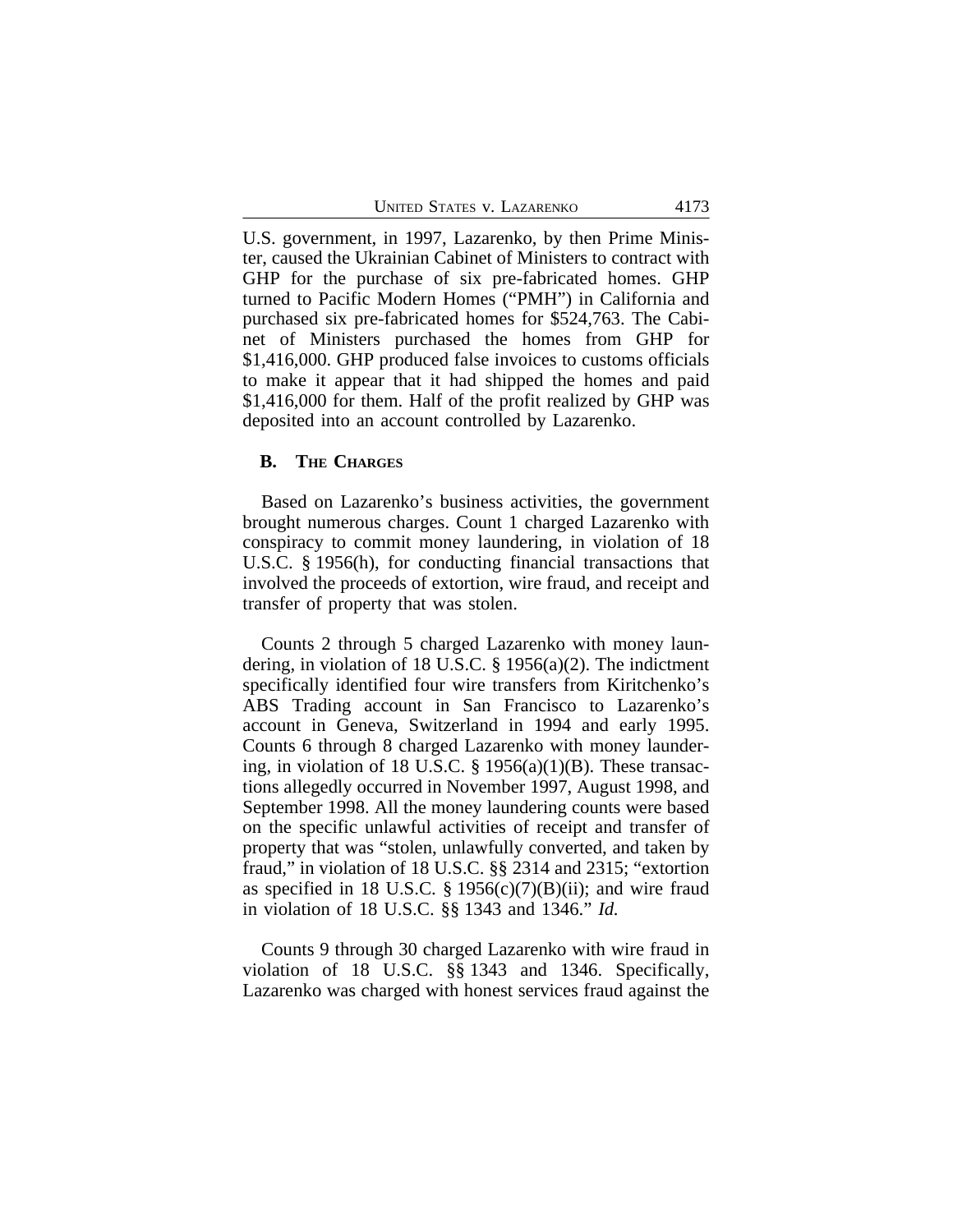people of Ukraine for obtaining ownership interests in Agrosnabsbyt, Dneproneft, and GHP, using his authority and influence to grant these companies privileges, and receiving money from these businesses. The indictment identified specific wire transfers in 1997 and 1998.

Counts 31 through 53 charged Lazarenko with transportation of stolen property in violation of 18 U.S.C. § 2314. The indictment identified a wire transfer in 1994 and several others in 1997 and 1998.

#### **C. DISMISSAL OF SOME CHARGES**

At the close of the government's case-in-chief, the district court granted in part Lazarenko's Rule 29 motion for a judgment of acquittal. The scope of the indictment was massive and the trial testimony voluminous. The district court carefully reviewed the evidence in addressing the Rule 29 motion. Significantly, the district court dismissed the allegations that related to Lazarenko's relationship with UESU. The district court ruled that the government failed to prove that there was fraud in Lazarenko's alleged dealings with UESU, that Lazarenko's failure to inform the Ukrainian people that he was receiving money from UESU was a material omission in support of the government's property fraud theory, or that there was material harm to support the theory that the UESU dealings constituted honest services fraud. The court also held that the money laundering charges could not rest on the property fraud theory with respect to UESU.

The court further concluded that the evidence did not support charges arising out of the PMH-GHP fraud because the government failed to establish the element of material harm. On the government's motion, the court dismissed the allegations regarding Dityatkovsky. Altogether, the court dismissed 24 counts: counts 9 through 19 (wire fraud), count 30 (wire fraud), counts 32 through 42 (interstate transportation of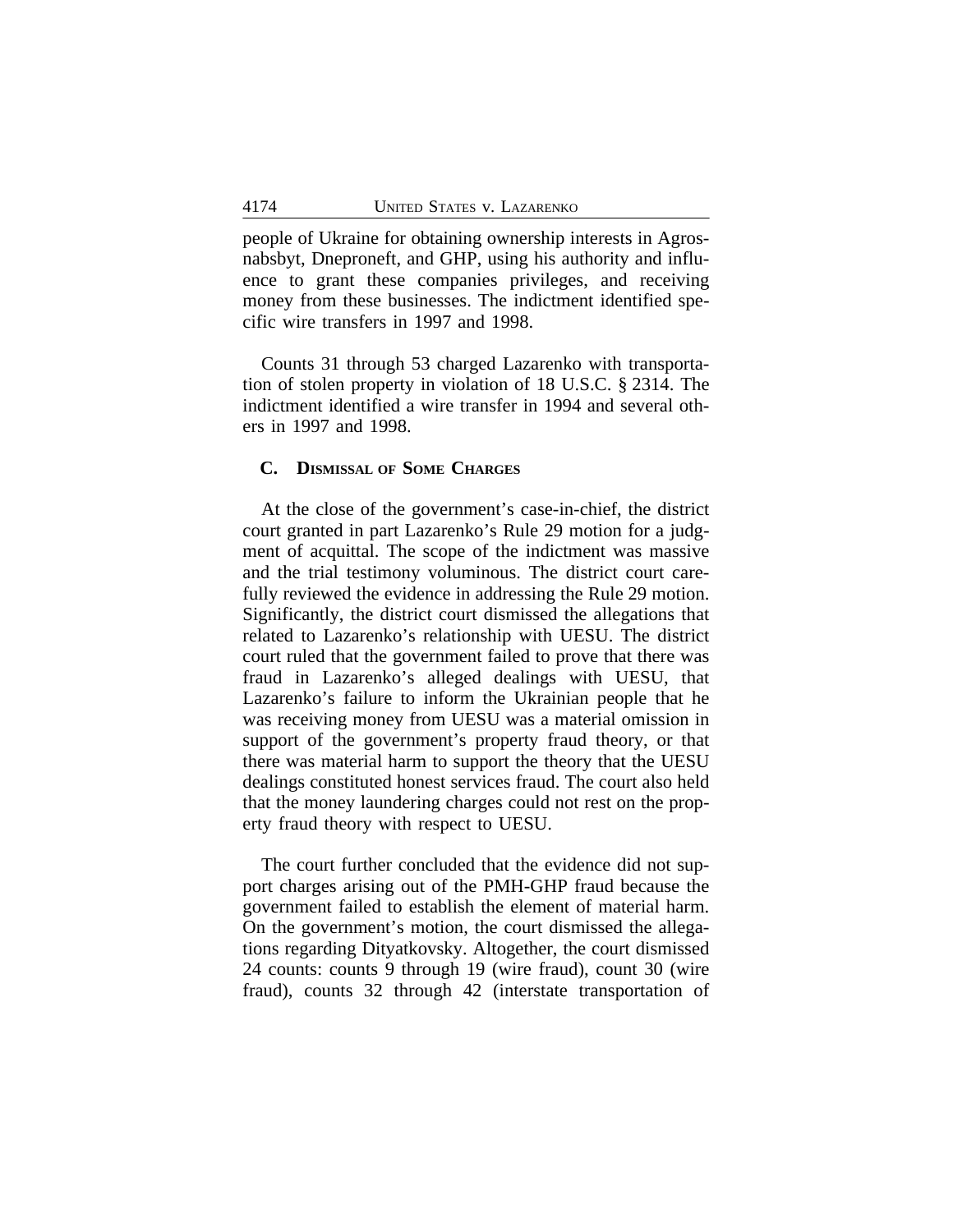stolen property), and count 53 (interstate transportation of stolen property).

Following the jury's verdict of guilty on all of the remaining counts, the district court partially granted Lazarenko's renewed Rule 29 motion and dismissed counts 20 through 24 and counts 43 through 52. The court concluded that "[n]o reasonable jury could find that the transfers [in counts 20-23 (wire fraud) and counts 43-46 (interstate transportation of stolen property)] represented the proceeds of Kiritchenko extortion or Naukovy fraud." The court further concluded that counts 24 and 47, for wire fraud and interstate transportation of stolen property, respectively, failed because the government's theory that the funds involved in that alleged transfer had been extorted from Kiritchenko was not supported by the indictment. Finally, the court dismissed counts 48 through 52, which charged Lazarenko with interstate transportation of stolen property, because the court found that there were sufficient clean funds in the accounts at issue to cover the transfers.

Lazarenko now challenges his remaining convictions on counts 1 through 8, 25 through 29, and 31.

# **II. ANALYSIS**

#### **A. SUFFICIENCY OF THE INDICTMENT**

Lazarenko argues that the indictment must be dismissed because it failed to allege that his conduct violated Ukrainian law. We review the sufficiency of an indictment de novo. *United States v. Berger*, 473 F.3d 1080, 1097 (9th Cir. 2007). An indictment is sufficient if it (1) "contains the elements of the offense charged and fairly informs a defendant of the charge against which he must defend" and (2) "enables him to plead an acquittal or conviction in bar of future prosecutions for the same offense." *Hamling v. United States*, 418 U.S. 87, 117 (1974). "[A]n indictment 'should be read in its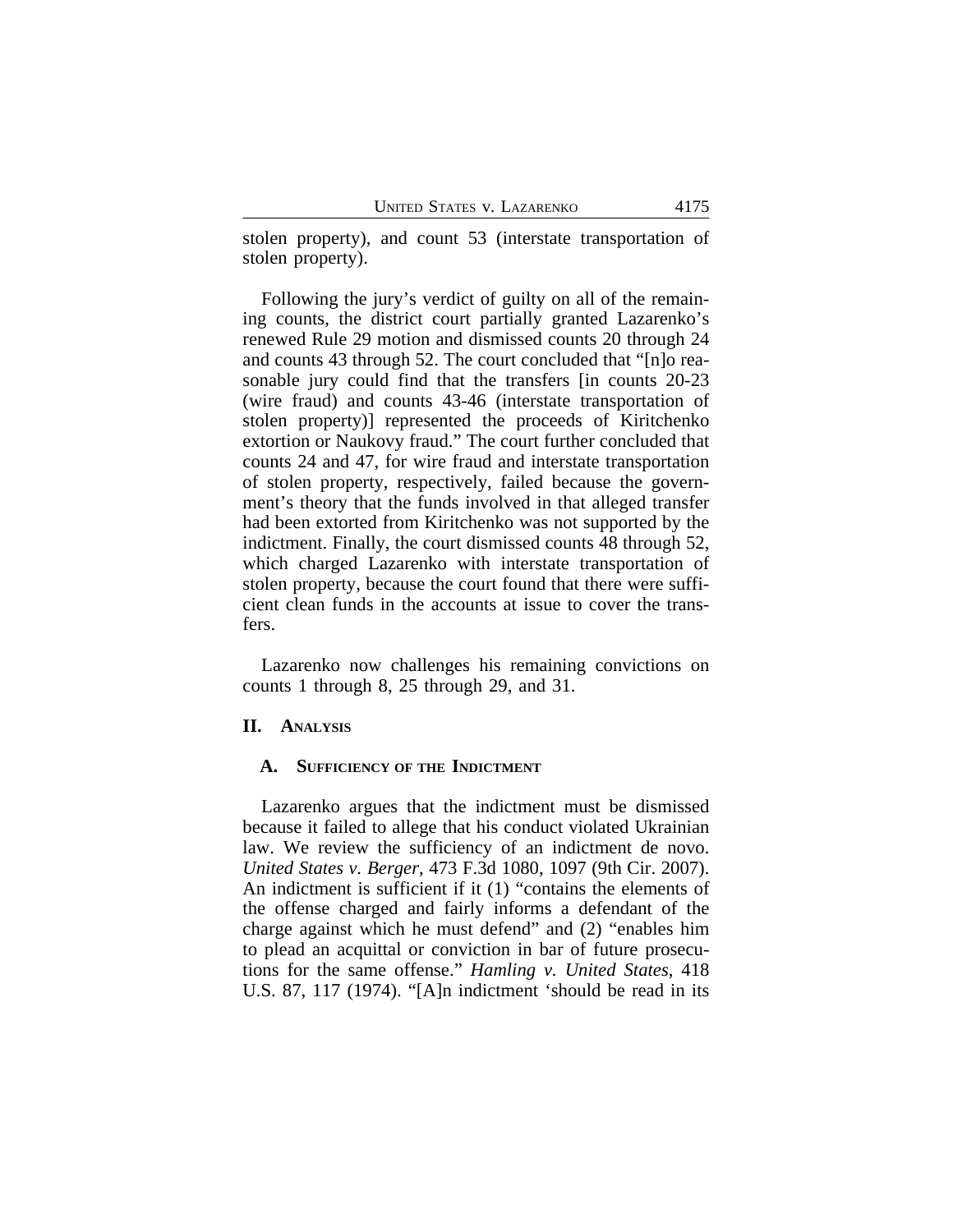entirety, construed according to common sense, and interpreted to include facts which are necessarily implied.' " *Berger*, 473 F.3d at 1103 (quoting *United States v. King*, 200 F.3d 1207, 1217 (9th Cir. 1999)). "Unless the defendant was misled and thereby prejudiced, neither an error in a citation nor a citation's omission is a ground to dismiss the indictment or information or to reverse a conviction." Fed. R. Crim. P.  $7(c)(3)$ .

**[1]** The indictment tracks the statutory language in charging money laundering, wire fraud and interstate transportation of stolen property. We have previously held that those statutes set forth the essential elements of these offenses. *See United States v. Savage*, 67 F.3d 1435, 1441 (9th Cir. 1995) (money laundering); *United States v. Ladum*, 141 F.3d 1328, 1341 (9th Cir. 1998) (money laundering); *United States v. Bonallo*, 858 F.2d 1427, 1433 (9th Cir. 1988) (wire fraud); *United States v. Rosi*, 27 F.3d 409, 414-15 (9th Cir. 1994) (interstate transportation of stolen property). Lazarenko seeks to import an additional element into these offenses, claiming that the Ukrainian law at issue is also an essential element because the government must prove a violation of Ukrainian law to sustain a conviction.

**[2]** Nothing in our case law supports requiring the government to plead a specific violation of foreign law in an indictment. Indeed, Lazarenko's challenge does not achieve novelty status simply because it involves foreign law. To analyze his claim, we look for guidance to our general precedent on indictments. For example, when bringing charges of money laundering, the government need not allege all the elements of the "specified unlawful activity," i.e., the underlying offense. *See United States v. Lomow*, 266 F.3d 1013, 1017 (9th Cir. 2001); *United States v. Golb*, 69 F.3d 1417, 1429 (9th Cir. 1995). Here, the violation of Ukrainian law is the specified unlawful activity.

**[3]** Nor can it be said that the omission of a citation to foreign law in the charges of wire fraud and interstate transporta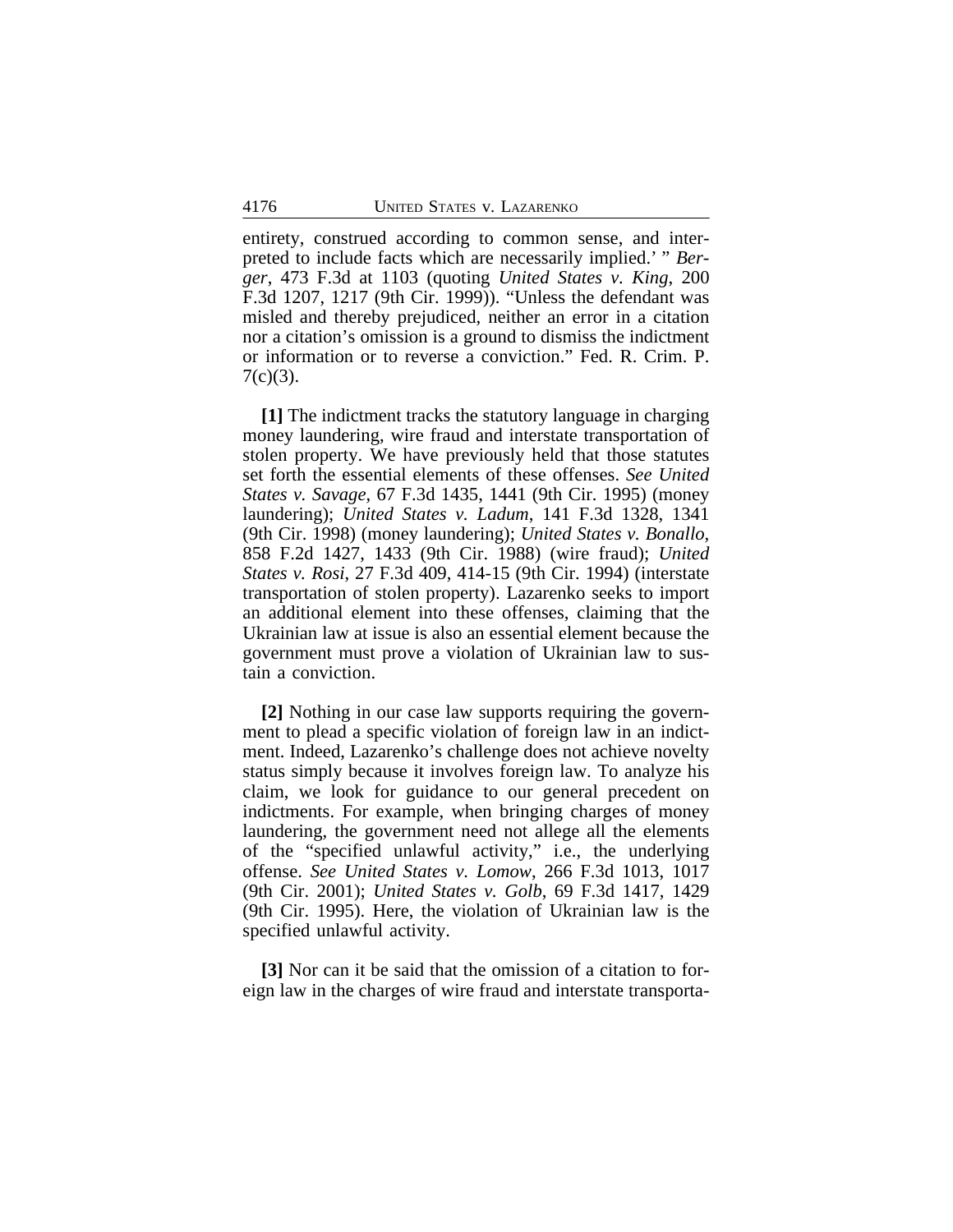tion of stolen property misled or prejudiced Lazarenko. *See* Fed. R. Crim. P. 7(c)(3). The indictment provided detailed allegations regarding the basis for the charges, including dates, amounts, account numbers, and sources of the money. *Cf. Berger*, 473 F.3d at 1101. Significantly, the jury was instructed that it had to find a violation of Ukranian law and was provided with the elements of the relevant Ukranian statutes.

**[4]** Relying on *Richardson v. United States*, 526 U.S. 813 (1999), Lazarenko contends that there is a long list of predicate offenses to the money laundering statute and without a finding regarding the specific predicate offense, there is a risk of disagreement among the jurors as to what the defendant did. This argument falters, though, because not only did the Supreme Court not comment on the sufficiency of an indictment in *Richardson*, here the indictment identified interstate transportation of stolen property, extortion, and wire fraud as the "specified unlawful activit[ies]" and provided detailed allegations regarding each of these offenses. There was little room for jurors to disagree on the underlying offenses. The indictment against Lazarenko was legally sufficient.

#### **B. WIRE FRAUD CHARGES—COUNTS 25 THROUGH 29**

Lazarenko claims that the government constructively amended the indictment following the court's dismissal of the UESU allegations by changing its theory to argue that the wire transfers charged as wire fraud in counts 25 and 26 of the indictment were in furtherance of the Naukovy fraud. He also challenges the sufficiency of the evidence on counts 25 through 29.

We review de novo whether there has been a constructive amendment to an indictment. *United States v. Pang*, 362 F.3d 1187, 1193 (9th Cir. 2004). "A constructive amendment occurs when the defendant is charged with one crime but, in effect, is tried for another crime." *Pang*, 362 F.3d at 1193.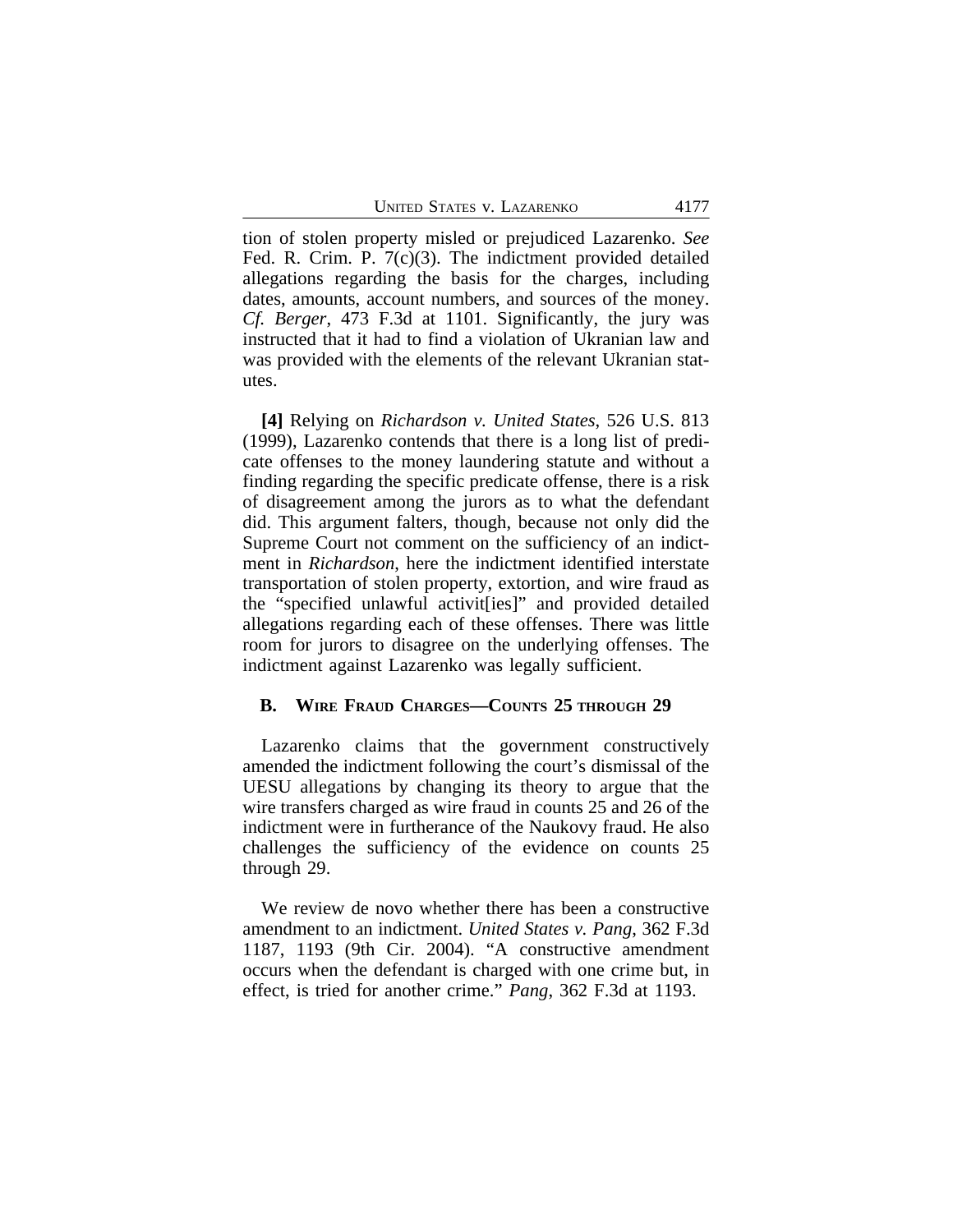**[5]** The indictment charged generally that the accounts involved in the transfers alleged as wire fraud in counts 25 to 26 received proceeds from both fraud and extortion. However, under the heading "The UESU Fraud," the government alleged more specifically that

Between February of 1996 and September of 1997, the money from Somolli, along with other funds, totaling more than \$120,000,000 was transferred from Kiritchenko's accounts into accounts controlled by Lazarenko in Switzerland and Antigua. Thereafter, Lazarenko transferred portions of these funds from Switzerland into bank accounts in the Northern District of California, including two transfers of \$14,000,000 each on August 1, 1997.

Count 25 and count 26 both allege a transfer of \$14 million into a bank account in the Northern District of California on August 1, 1997. The plainest reading of these allegations is that the transfers in counts 25 and 26 are the same two transfers alleged under the heading "The UESU Fraud." When the district court dismissed the UESU allegations after the close of the government's case-in-chief, counts 25 and 26 should have been dismissed as well.

The government asserted in its brief that the \$14 million transfers were not necessarily funds derived from the UESU scheme because the indictment alleged that money from Somolli, "*along with other funds*," was deposited into Lazarenko's Swiss bank account. We decline to read this catch-all phrase as turning the two \$14 million transfers into proceeds from the Naukovy fraud. The paragraph in which these allegations are found begins, "Lazarenko . . . received and transferred money that had been stolen, converted and taken by fraud in connection with the distribution of natural gas in Ukraine as follows." Each allegation following relates directly to the UESU scheme, including allegations about the parties involved and payments between UEIL, Somolli, and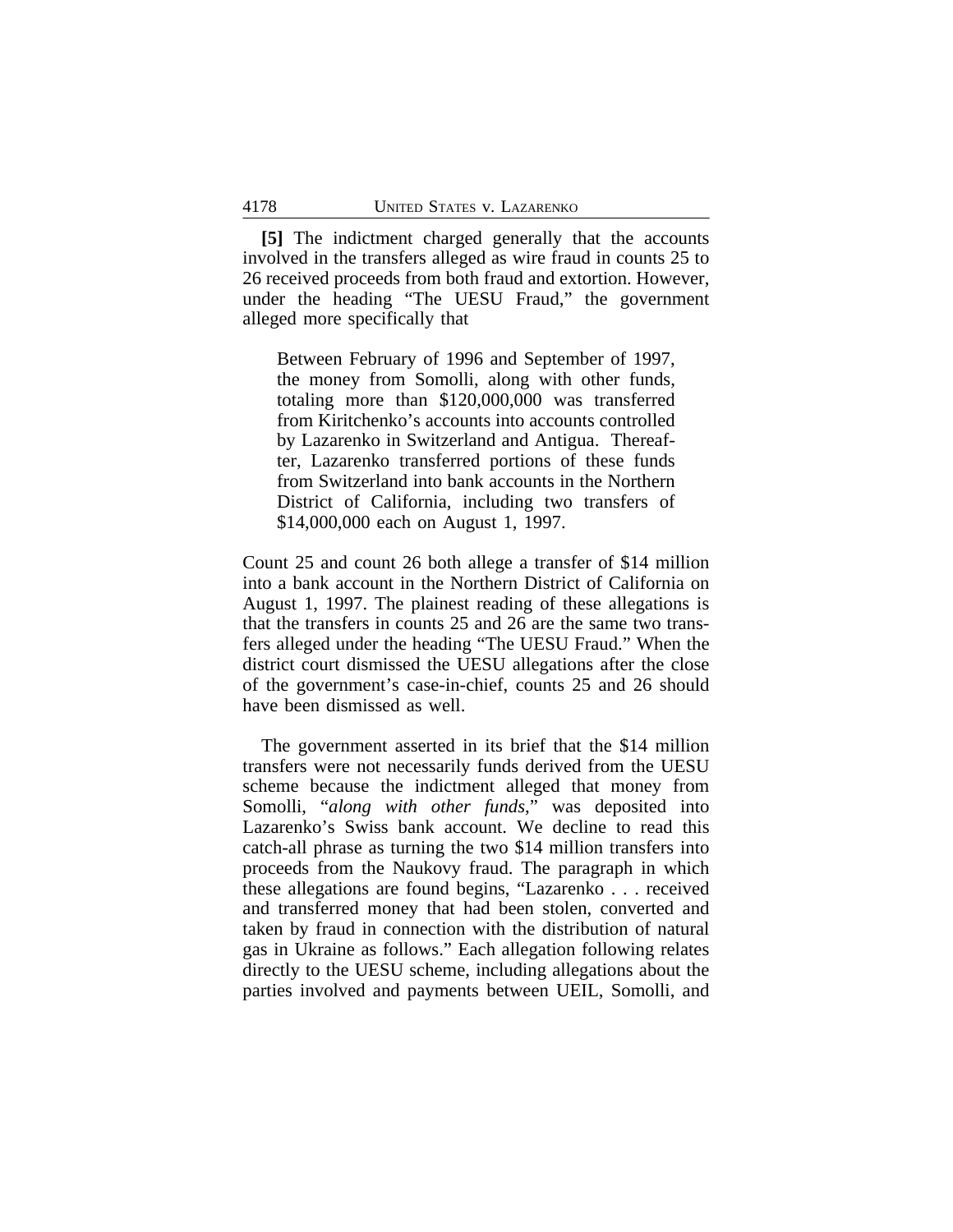UESU. It simply makes no sense to read this paragraph as concluding with Lazarenko transferring money from a completely different scheme. The details of the transfers in this paragraph and in counts 25 and 26 are identical and the only logical conclusion that can be drawn is that those counts are premised on the UESU scheme.

At oral argument, the government claimed that an allegation in a later paragraph, paragraph 35, supported its argument that the transfers of \$14 million in counts 25 and 26 were part of the Naukovy fraud. This paragraph, though, does not advance the government's position. The portion of the paragraph to which the government points merely alleges that "[b]etween 1993 and 1994, Lazarenko received at least \$14,000,000 from Naukovy State Farm." This allegation neither speaks to whether *two* transfers of \$14 million were made in August 1997, nor does anything there cause us to read the allegations under "The UESU Fraud" any differently.

Even with the government's shift in theory, the government failed to provide sufficient evidence to support Lazarenko's wire fraud convictions on counts 25 and 26, as well as on counts 27, 28, and 29. We evaluate a challenge to the sufficiency of the evidence by viewing the evidence in the light most favorable to the prosecution. *Jackson v. Virginia*, 443 U.S. 307, 324 (1979). Evidence is sufficient to support a conviction if, viewed in this light, a rational trier of fact could have found the essential elements of the crime beyond a reasonable doubt. *Id.*

We first address a threshold question, namely whether the government must trace the wire transfer proceeds back to some unlawful activity. Lazarenko puts it this way: whether "a wire transfer not proven to contain proceeds of theft or fraud for the purpose of a transporting stolen property offense [can] be found, on the same evidence, to contain such illegal proceeds." This argument piggy-backs on the government's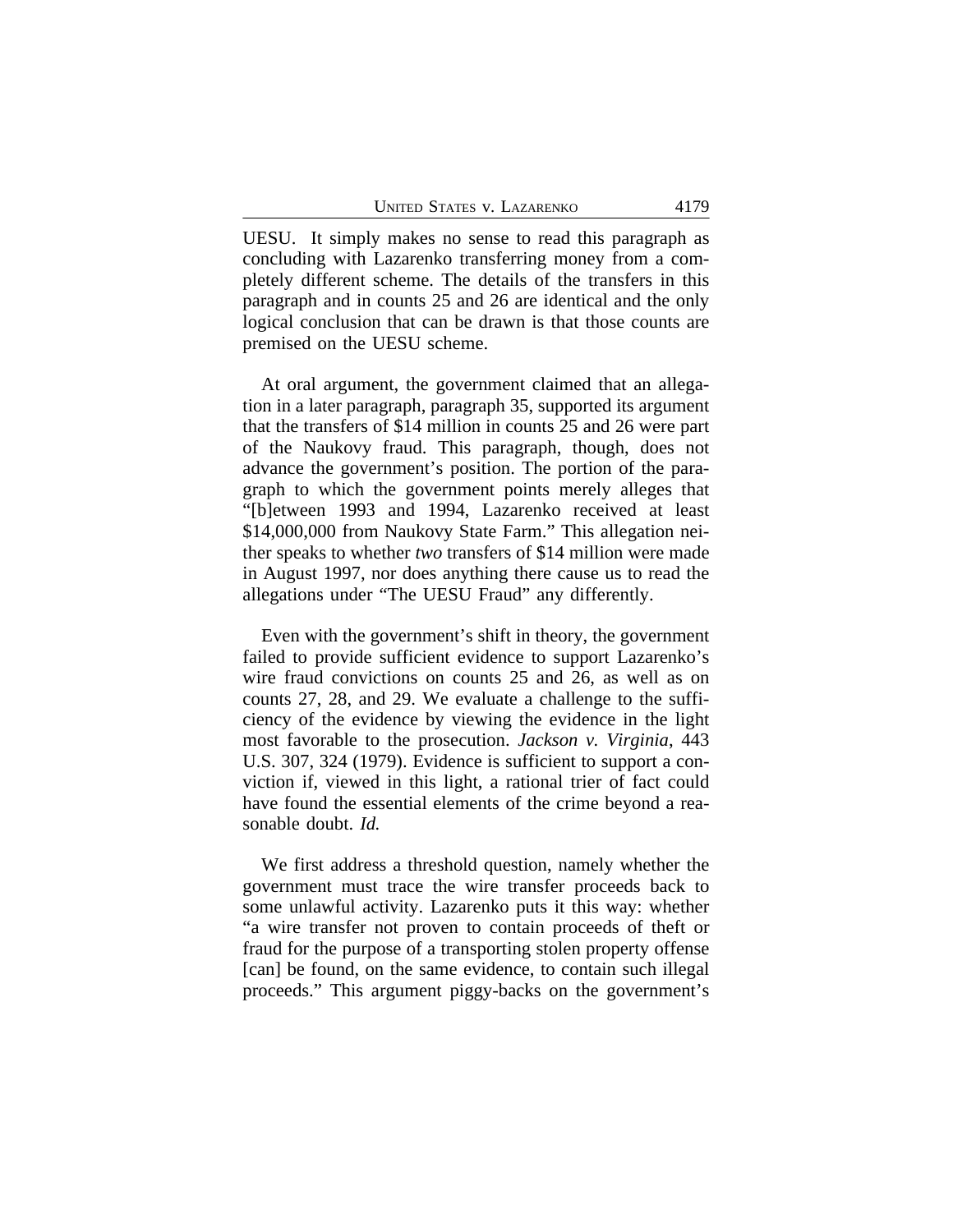burden in the context of interstate transportation of stolen property.

To sustain a conviction for interstate transportation of stolen property, the government must prove that the money transported was stolen, converted, taken by fraud, or derived from such property. *See United States v. Morgan*, 805 F.2d 1372, 1377-78 (9th Cir. 1986). The property must be "directly traceable" to the fraud or theft. *Id.* at 1378. By contrast, in a money laundering charge, the commingling of tainted money with clean money taints the entire account. *See United States v. English*, 92 F.3d 909, 916 (9th Cir. 1996). The money transferred from a commingled account does not need to be traceable to fraud, theft, or any wrongdoing at all. It is enough that the money, even if innocently obtained, was commingled in an account with money that was obtained illegally. *See id.*

**[6]** Wire fraud does not necessarily rest on the characterization of the funds. It is well-established that the wire used in the wire fraud scheme need only have been "in furtherance" of the scheme. *Schreiber Distrib. Co. v. Serv-Well Furniture Co., Inc.*, 806 F.2d 1393, 1399-1400 (9th Cir. 1986); *see*, *e.g.*, *United States v. Johnson*, 297 F.3d 845, 871 (9th Cir. 2002) (upholding a wire fraud conviction where the wire involved was a telephone call). In a case such as this, where the wire at issue is a wire transfer of funds that are connected to an unlawful activity, the "in furtherance" inquiry may be met without a strict tracing of the wired funds. We decline to narrow the "in furtherance" focus by requiring the funds to be traced back to a particular unlawful activity.**<sup>3</sup>**

**<sup>3</sup>**Thus, we are not persuaded by Lazarenko's argument that there was instructional error with respect to the wire fraud counts. The district court correctly instructed the jury that it needed to determine whether the wire was "an important part of the scheme," defining "important" as "incident to an essential part of the scheme." The court was not required to instruct the jury on how to determine whether the accounts contained the proceeds from a fraud.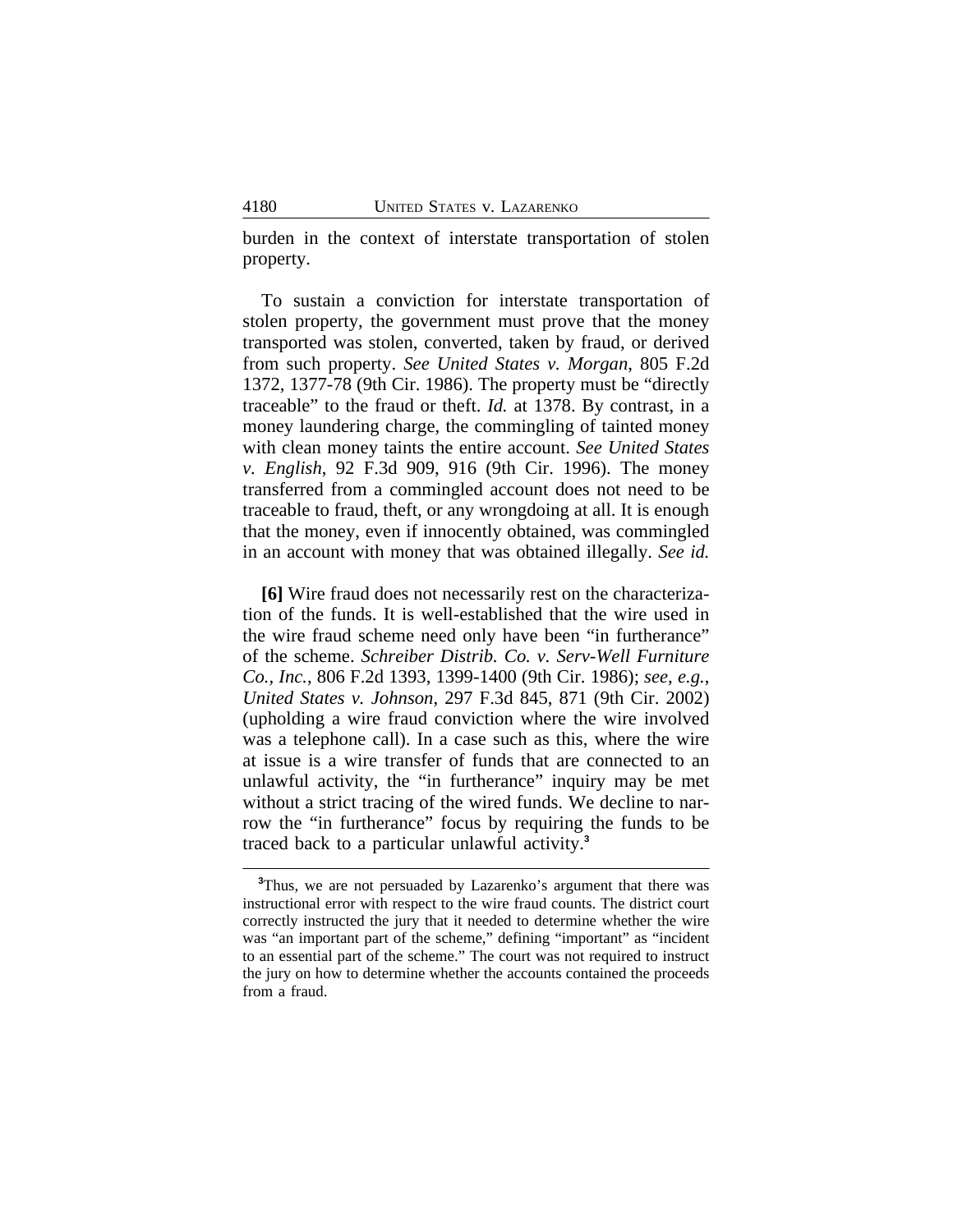**[7]** We turn, then, to the question whether the wire transfers alleged in counts 25 to 29 were "in furtherance" of the Naukovy fraud. To support a wire fraud charge, the wire must be "incident to the execution of the scheme" and not "part of an after-the-fact transaction that, although foreseeable, was not in furtherance of the defendant's fraudulent scheme." *United States v. Lo*, 231 F.3d 471, 478 (9th Cir. 2000) (explaining the principle in the context of mail fraud);**<sup>4</sup>**  *United States v. Manarite*, 44 F.3d 1407, 1413 (9th Cir. 1995) (finding that mailings and phone calls made after a "one-shot" credit scam was completed were not in furtherance of an ongoing scheme). The importance of the temporal aspect of the wire transfer to the underlying scheme is best illustrated in our case law: "[T]he pertinent question is not whether or not the defendant 'had obtained all the money [she] expected to get' before the [wire] occurred. Rather, . . . the [wire] can occur after the defendant has obtained her fee, if 'the [wire] is part of the execution of the scheme as conceived by the perpetrator at the time.' " *Lo*, 231 F.3d at 478 (quoting *United States v. Sampson*, 371 U.S. 75, 79 (1962); *Schmuck v. United States*, 489 U.S. 705, 715 (1989)).

The wire transfers at issue occurred in 1997 and 1998, approximately three or four years after the money was wired into the account. Counts 25 and 26 are transfers of \$14 million from Lazarenko's CARPO-53 account in Switzerland to Kiritchenko's EuroFed accounts at Pacific Bank in California and at Commercial Bank of San Francisco. Count 27 is a transfer of \$24 million from Lazarenko's EuroFed account in Switzerland to a EuroFed account at Hambrecht & Quist in California. Counts 28 and 29 are transfers of \$9 million and \$5.3 million from Lazarenko's Lady Lake account in the Bahamas to Kiritchenko's account at Commercial Bank of

<sup>&</sup>lt;sup>4</sup><sup>t</sup>It is well settled that cases construing the mail fraud and wire fraud statutes are applicable to either." *United States v. Shipsey*, 363 F.3d 962, 971 n.10 (9th Cir. 2004).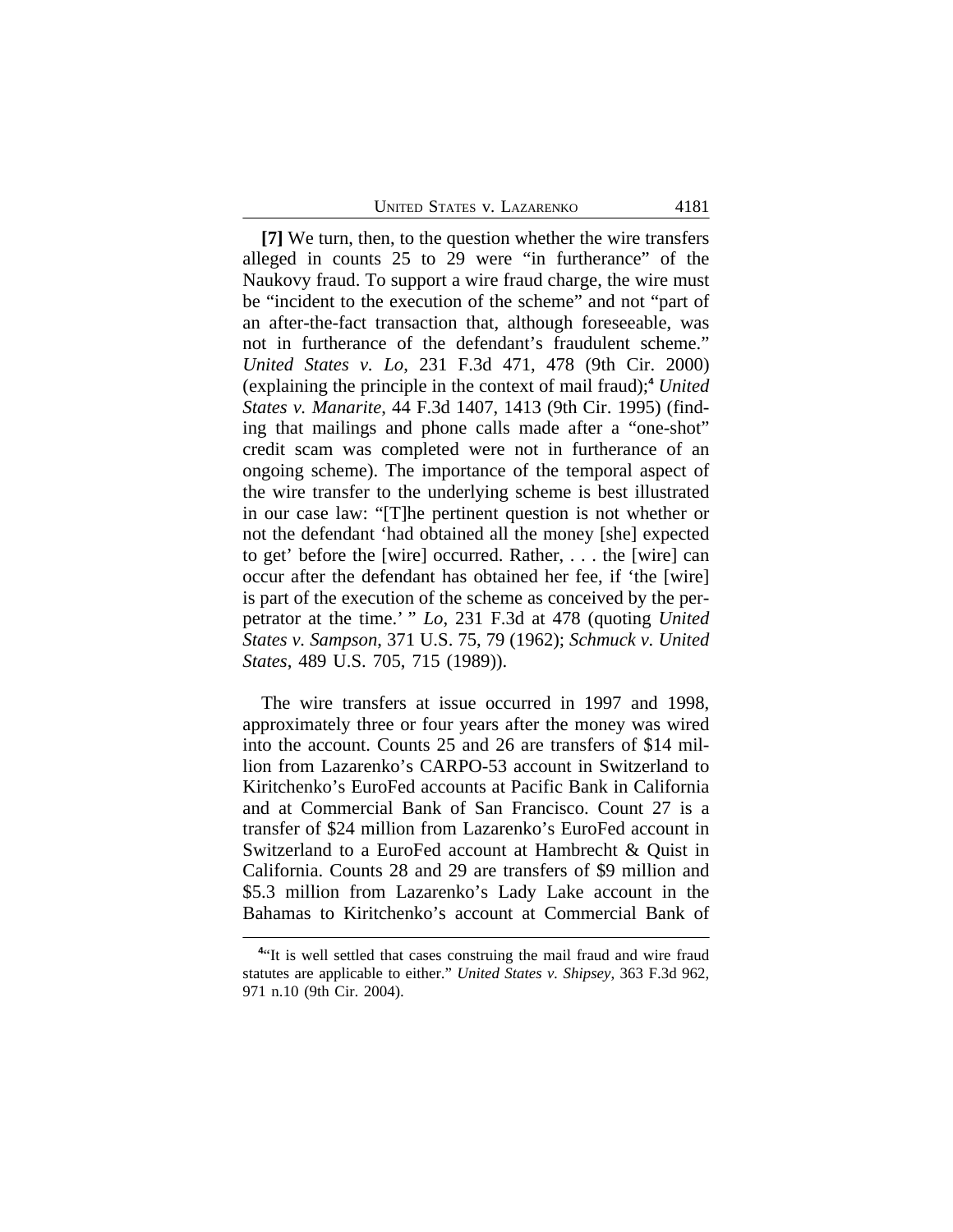San Francisco and to an account controlled by Lazarenko at WestAmerica Bank in California.

The government's theory was that these transfers were meant to hide Lazarenko's fraudulent activity as he sought political office. Kiritchenko testified at trial that Lazarenko closed his CARPO-53 bank account in Switzerland in 1997, after Lazarenko was dismissed as Prime Minister. This account contained close to \$200 million. He explained that Lazarenko made the transfers that are alleged in counts 25 to 29 of the indictment because he was under investigation in Ukraine and did not want his assets frozen.

**[8]** Under the facts of this case, we conclude no rational trier of fact could find that these transfers in 1997 and 1998 were "in furtherance" of the Naukovy fraud, which centered on allegedly shady agricultural and personal purchases. The fraudulent activity was completed, and the money concealed, in 1994, when the money reached Lazarenko's control and he deposited it into coded bank accounts where it remained for three years. Subsequent transfers were not part of the scheme as it was originally conceived. *Cf. Lo*, 231 F.3d at 478. Nothing in the evidence supports an inference, let alone a conviction, on the grounds that the transfers were simply a delayed link in the fraudulent chain.

If the government's theory were correct, then it would be possible for an ordinary fraud to be converted into wire fraud simply by the perpetrator picking up the telephone three years later and asking a friend if he can store some fraudulentlyobtained property in his garage before the police execute a search warrant or later taking the proceeds of fraud and transferring them to another bank. The government's theory extends an already broad statute too far. Concealing the source and ownership of fraudulently-obtained property in downstream transactions is better understood as money laundering absent evidence that the wire transfer is "incident to an essential part of the scheme." *Lo*, 231 F.3d at 478 (quoting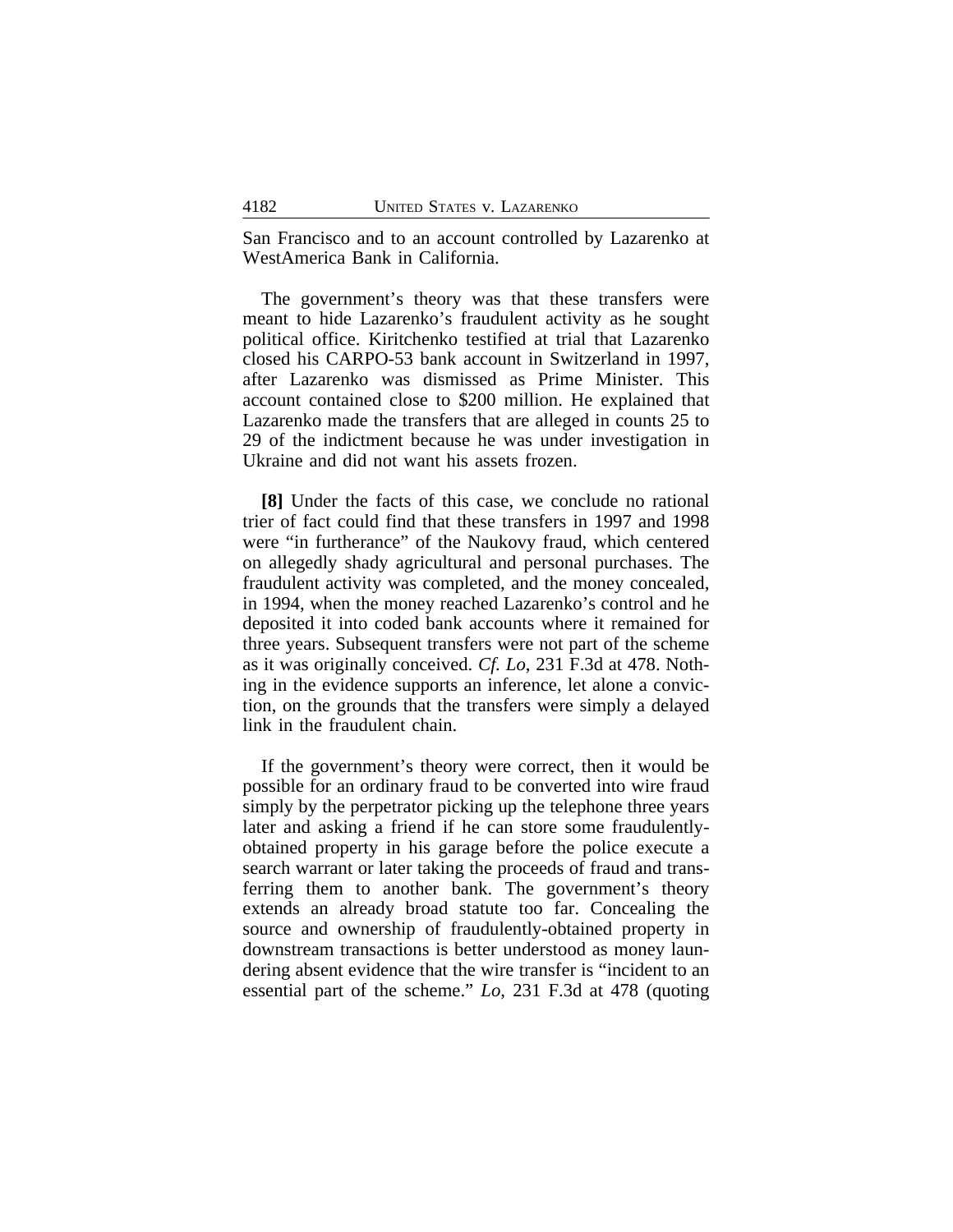*Pereira v. United States*, 347 U.S. 1, 8 (1954)) (emphasis omitted).

**[9]** We reverse Lazarenko's convictions on counts 25 through 29.

#### **C. MONEY LAUNDERING—COUNTS 6 THROUGH 8**

**[10]** Our reversal of Lazarenko's convictions on counts 25 to 29 does not, as Lazarenko urges, require us to reverse his convictions on counts 6, 7, and 8 for money laundering. Count 6 alleged that in November 1997 Lazarenko laundered \$6 million from a EuroFed account at Commercial Bank in San Francisco to another EuroFed account. Just three months earlier, in August 1997, the Commercial Bank account had received the \$14 million transfer that was charged as wire fraud in count 26. Count 7 alleged that Lazarenko laundered \$6.745 million by drawing a check on the account of one of his companies, Dugsbery, Inc., and using it to purchase a home in Marin County, California, in 1998. Count 8 charges Lazarenko with an unlawful transfer of \$2.3 million from one Dugsbery account at WestAmerica Bank to another at Bank Boston Robertson Stevens, also in 1998. The money in the Dugsbery account can be traced to Lazarenko's Lady Lake bank account in the Bahamas; the transfer of money from Lady Lake to the Dugsbery account was charged as wire fraud in count 29.

The funds in the San Francisco EuroFed account and in the Dugsbery WestAmerica account can be traced back to Lazarenko's large CARPO-53 account, where he deposited proceeds from his Naukovy fraud and from his extortion of Kiritchenko. The government contends that even if Lazarenko's wire fraud convictions are reversed, the money laundering charges in counts 6, 7, and 8 still rest on Lazarenko's laundering of funds extorted from Kiritchenko.

**[11]** The government was somewhat inconsistent in how it portrayed these counts to the jury. During its closing argu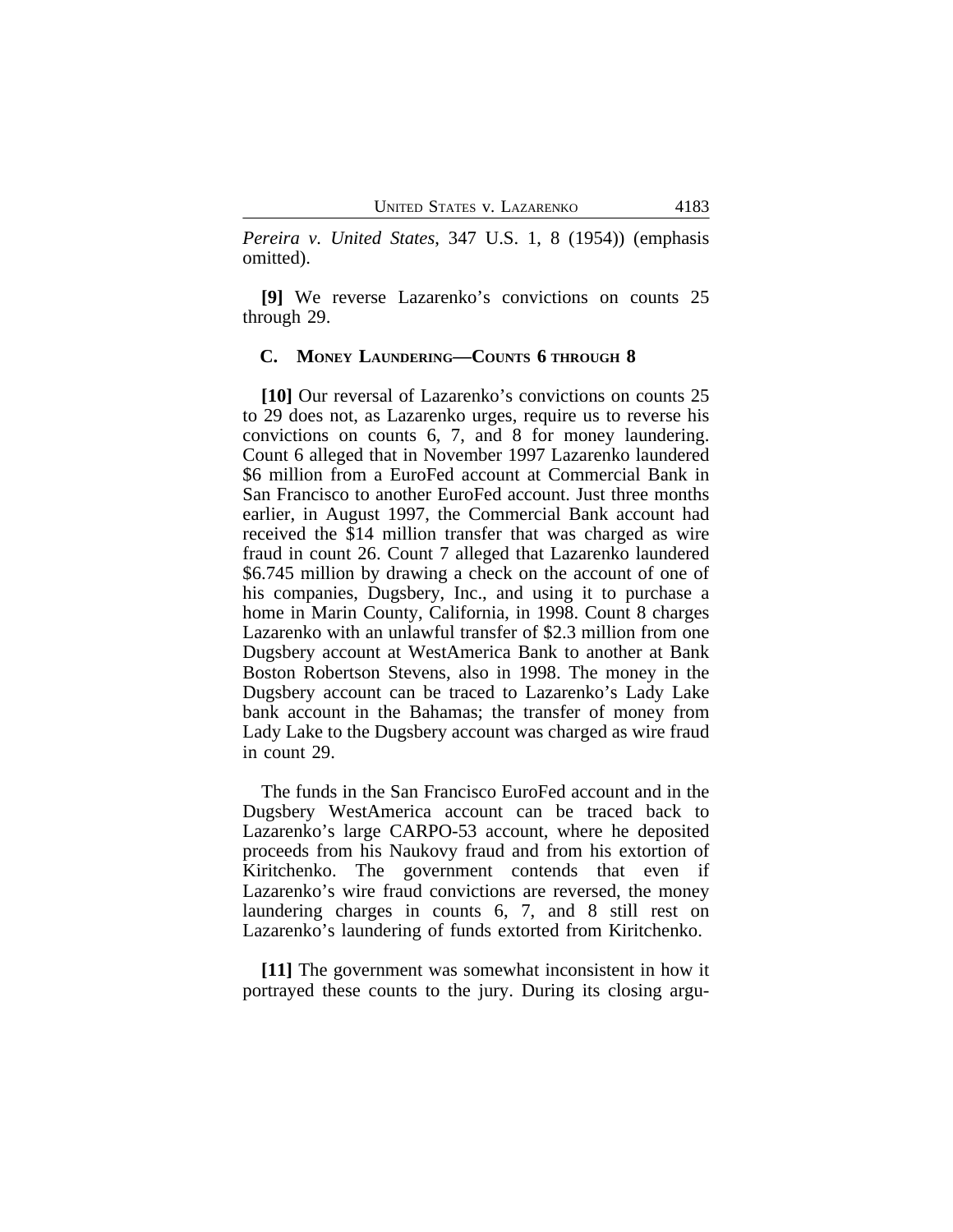ment, when summing up counts 6, 7, and 8, the government at times referred only to the fraud allegations, making no mention of extortion proceeds. Nonetheless, argument is not evidence, and the evidence shows that proceeds from extortion ended up in the EuroFed accounts and in the Dugsbery account. At trial, the government showed that Lazarenko laundered proceeds from the extortion. Recognizing that we consider these facts in the light most favorable to the government, *Jackson*, 443 U.S. at 324, we affirm the convictions on counts 6, 7, and 8.

#### **D. MONEY LAUNDERING—COUNTS 2 THROUGH 5**

We affirm Lazarenko's money laundering convictions on counts 2 through 5. The statute clearly lists "extortion" as a foreign offense that may be a predicate offense for money laundering. 18 U.S.C. § 1956(c)(7)(B)(ii). Lazarenko asserts that "extortion" as it was used in the money laundering statute, 18 U.S.C. § 1956, at the time of his conduct, is limited to extortion through violence and the extortion he is charged with is more akin to bribery. We review de novo "[t]he district court's interpretation of the money laundering statute . . . and the scope of the conduct covered by the statute." *United States v. Deeb*, 175 F.3d 1163, 1166-67 (9th Cir. 1999).

**[12]** Generally speaking, § 1956 criminalizes the laundering of the proceeds of a "specified unlawful activity." 18 U.S.C. § 1956. During the period alleged in the indictment against Lazarenko, 1992-1998, "specified unlawful activity" was defined to include:

(A) any act or activity constituting an offense listed in section 1961(1) of this title except an act which is indictable under subchapter II of chapter 53 of title 31;

(B) with respect to a financial transaction occurring in whole or in part in the United States, an offense against a foreign nation involving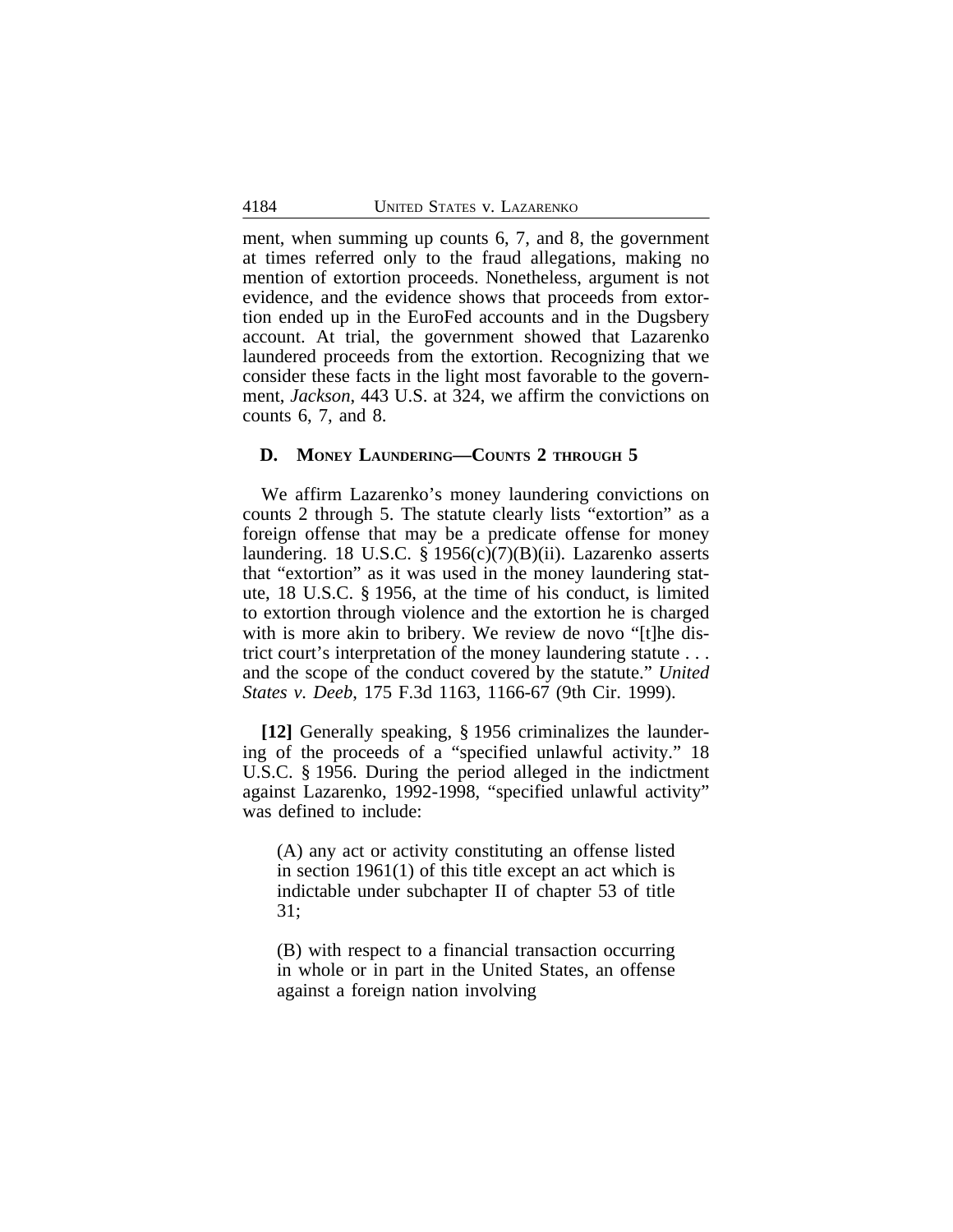(i) the manufacture, importation, sale, or distribution of a controlled substance (as such term is defined for the purposes of the Controlled Substances Act) . . . .

(ii) kidnapping, robbery, or extortion; or**<sup>5</sup>**

(iii) fraud, or any scheme or attempt to defraud, by or against a foreign bank (as defined in paragraph 7 of section 1(b) of the International Banking Act of 1978).

18 U.S.C. § 1956(c)(7) (1992). In 2001, Congress amended this section to include "bribery of a public official, or the misappropriation, theft, or embezzlement of public funds by or for the benefit of a public official" as a "specified unlawful activity." 18 U.S.C. § 1956(c)(7)(B)(iv).

Extortion, as it is criminalized under the Hobbs Act, 18 U.S.C. § 1951, can be committed through the threat of violence or under color of official right. *See Evans v. United States*, 504 U.S. 255, 261-62 (1992). Lazarenko urges that "extortion" as it is used in § 1956 does not include nonviolent foreign extortion. He claims that such conduct is equivalent to foreign bribery and public corruption and that these offenses were beyond the reach of federal law until the Patriot Act of 2001.**<sup>6</sup>**

**[13]** "It is a familiar 'maxim that a statutory term is generally presumed to have its common law meaning.' " *Evans*, 504 U.S. at 259 (quoting *Taylor v. United States*, 495 U.S.

**<sup>5</sup>** In 1996, Congress amended this clause to add "or destruction of property by means of explosive or fire." *See* 18 U.S.C. § 1956(c)(7)(B)(ii).

**<sup>6</sup>**The Foreign Corrupt Practices Act punished those who offered bribes to foreign officials, but did not reach the foreign officials who received the bribes. 15 U.S.C. §§ 78dd-1, 78dd-2; *United States v. Castle*, 925 F.2d 831, 833-34 (5th Cir. 1991).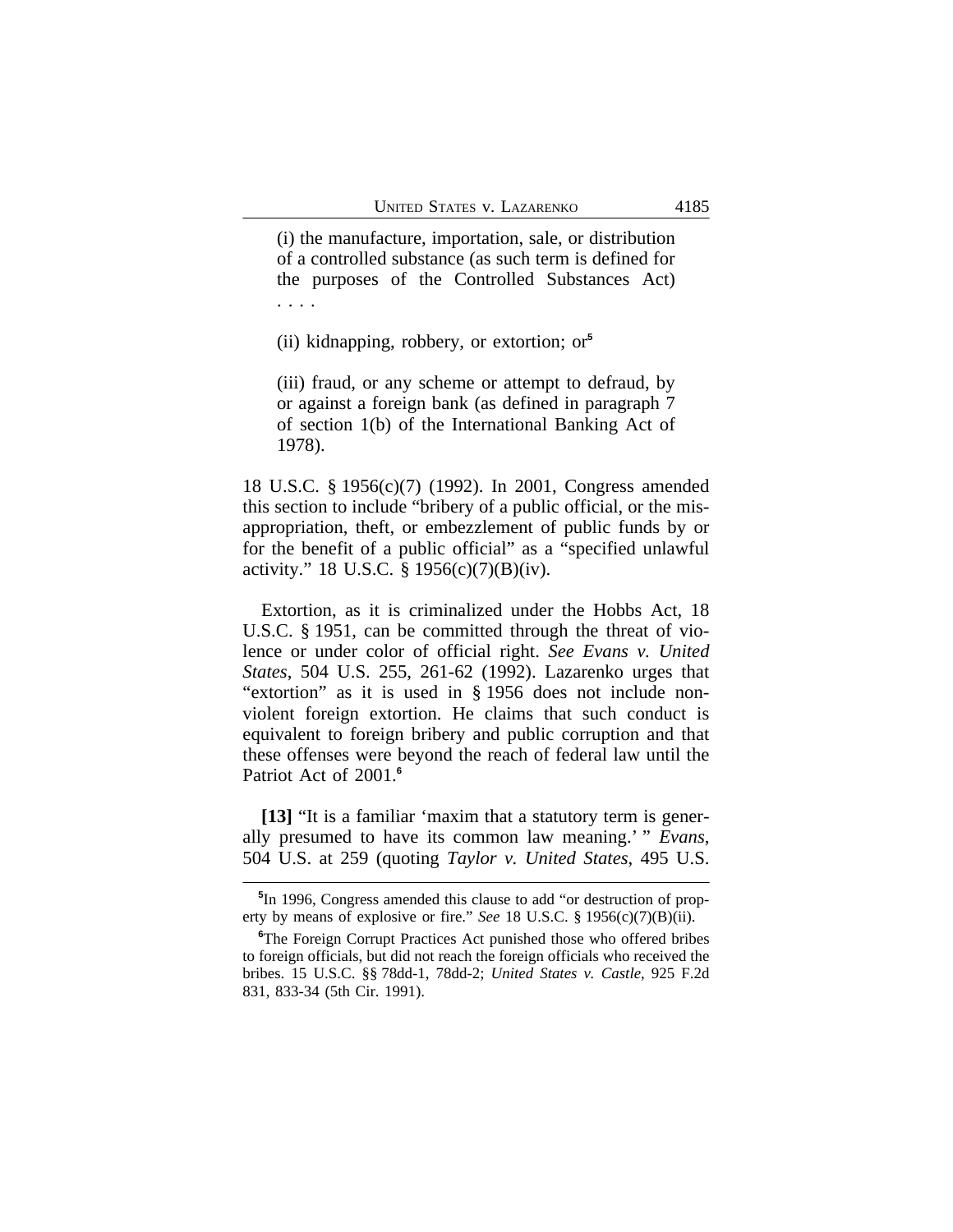575, 592 (1990)). At common law, extortion was a crime that resembled what we know as bribery, and involved an abuse of power by a public official. *Id.* at 260. Federal statutes have expanded that definition to include the obtaining of property by force. *Id.* at 261.

**[14]** We presume that Congress was aware of the common law meaning of extortion when it enacted § 1956. As the Supreme Court has explained,

[W]here Congress borrows terms of art in which are accumulated the legal tradition and meaning of centuries of practice, it presumably knows and adopts the cluster of ideas that were attached to each borrowed word in the body of learning from which it was taken and the meaning its use will convey to the judicial mind unless otherwise instructed. In such case, absence of contrary direction may be taken as satisfaction with widely accepted definitions, not as a departure from them.

*Evans*, 504 U.S. at 259-60 (quoting *Morissette v. United States*, 342 U.S. 246, 263 (1952)). Significantly, Congress did not qualify the term in any way that suggests that we should read "extortion" as excluding the common law definition. The fact that "extortion" is listed with "kidnapping" and "robbery" does not compel us to give the term a narrower meaning or one predicated on force or violence.

The 2001 amendment to § 1956 does not become superfluous if we read "extortion" to include extortion under color of official right. Bribery and extortion under color of official right are not co-extensive. "Bribery of a public official" extends to the individual who offers the bribe as well as to the public official who accepts the bribe.**<sup>7</sup>** "Misappropriation,

<sup>&</sup>lt;sup>7</sup>The federal bribery statute punishes both one who "corruptly gives, offers or promises anything of value to any public official" and public officials who "corruptly demand[ ], seek[ ], receive[ ], accept[ ] or agree[ ] to receive or accept anything of value."  $18 \text{ U.S.C. }$   $\S\S 201(b)(1), (2)$ .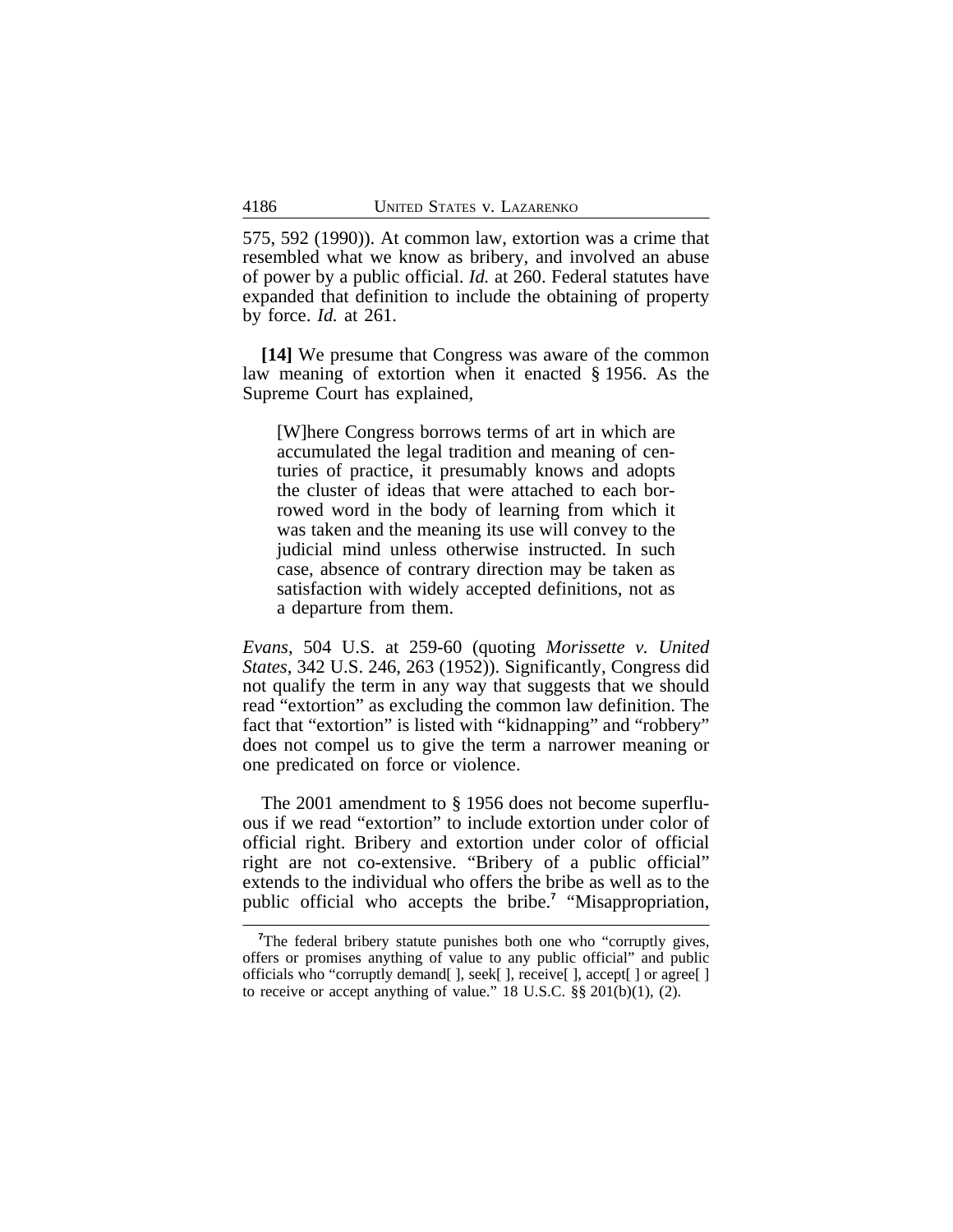theft, or embezzlement of public funds by or for the benefit of a public official" will also capture conduct not punishable as "extortion under color of official right" because misappropriation, theft, and embezzlement do not necessarily require the quid pro quo of an official action. *See Evans*, 504 U.S. at 258-59.

The Supreme Court's recent decision in *United States v. Santos*, 128 S.Ct. 2020 (2008), does not change our analysis of the statute. In *Santos*, the Supreme Court examined the word "proceeds" as it was used in § 1956. *See id.* at 2023-26. The Court concluded that the term, left undefined in the statute, was ambiguous as to whether it meant "profits" or "receipts," and so defined it in the more defendant-friendly terms of "profits," based on the rule of lenity. *Id.* at 2025.

Critical to the issue here, the Court began its analysis by reaffirming the principle that "[w]hen a term is undefined, we give it its ordinary meaning." *Id.* at 2024. This principle both starts and ends our analysis. The term "extortion" has an ordinary meaning and it is not ambiguous. Unlike the word "proceeds," "extortion" has a common law meaning and federal statutes use the term to mean both extortion by violence and extortion under color of official right. *See*, *e.g.*, *Evans*, 504 U.S. at 261; *James v. United States*, 127 S.Ct. 1586, 1604-05 (2007) (Scalia, J. dissenting) (citing the Travel Act, 18 U.S.C. § 1952, the Hobbs Act, 18 U.S.C. § 1951, RICO, 18 U.S.C. § 1961, and the Model Penal Code § 223.4 as examples of statutes with a broad interpretation of "extortion").

Lazarenko has not directed us to any statute where Congress used the word "extortion" and meant only extortion by violence *or* only extortion under color of official right. *Cf. Santos*, 128 S.Ct. at 2024 (observing that Congress "sometimes has defined [proceeds] to mean 'receipts' and sometimes 'profits.' "). The ambiguity that the Court wrestled with in *Santos* is simply absent with respect to "extortion."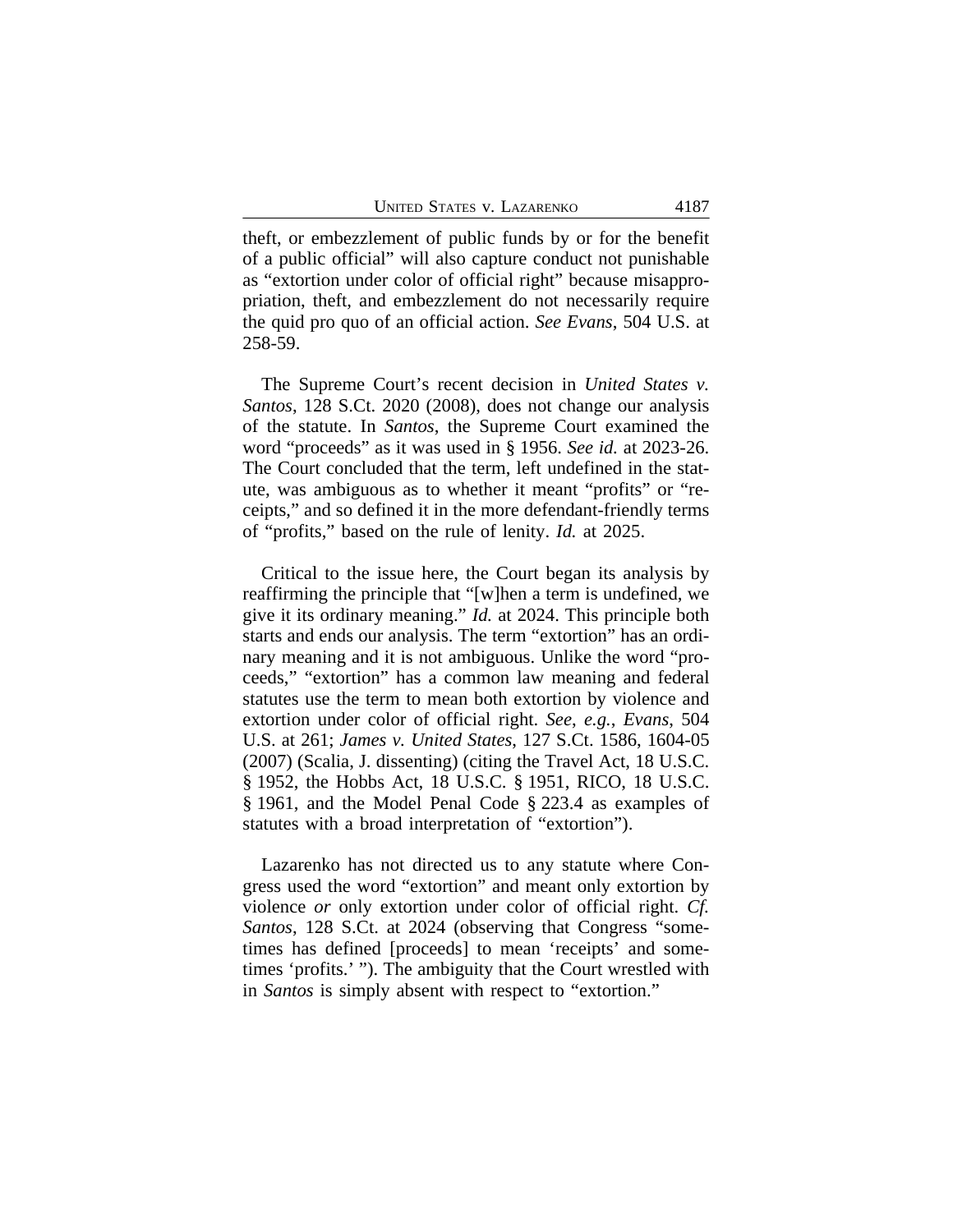# **E. INTERSTATE TRANSPORTATION OF STOLEN PROPERTY— COUNT 31**

Lazarenko also challenges the sufficiency of the evidence for his conviction on count 31 for interstate transportation of stolen property. Count 31 alleges a transfer of \$1.8 million from Lazarenko's LIP Handel account in Switzerland to Kiritchenko's ABS Trading account at Bank of America in California. As noted earlier, this charge requires a tracing of the fraud proceeds, not simply a commingled account. What is totally missing here is evidence from the key account at the Hungarian PostaBank, from which the money was transferred into the LIP Handel account.

According to the testimony of the former director of Nikopolsky, Boris Velychko, in 1992, Lazarenko's deputy negotiated for Nikopolsky to loan \$2.4 million to a Dutch company, Van der Ploeg, on behalf of Naukovy to purchase wheat. The \$2.4 million was transferred to Van der Ploeg's account at ABN Amro Bank in the Netherlands in December 1992. The loan to Naukovy was repaid in local currency, which, according to Velychko, was devalued in 1993. On January 19, 1993, \$1.2 million was transferred from the ABN Amro account to Agafonov's account at PostaBank in Hungary. In June 1993, \$1.205 million was transferred from the PostaBank account to Lazarenko's LIP Handel account in Switzerland. In July 1994, \$1.8 million was transferred from the LIP Handel account to Kiritchenko's ABS Trading account at Bank of America in San Francisco. It is this final transfer that is charged as the interstate transportation of stolen property in count 31.

**[15]** Anyone who "transports, transmits, or transfers in interstate or foreign commerce any goods, wares, merchandise, securities or money, of the value of \$5,000 or more, knowing the same to have been stolen, converted or taken by fraud" is guilty of interstate transportation of stolen property. 18 U.S.C. § 2314. We will uphold the conviction if, viewing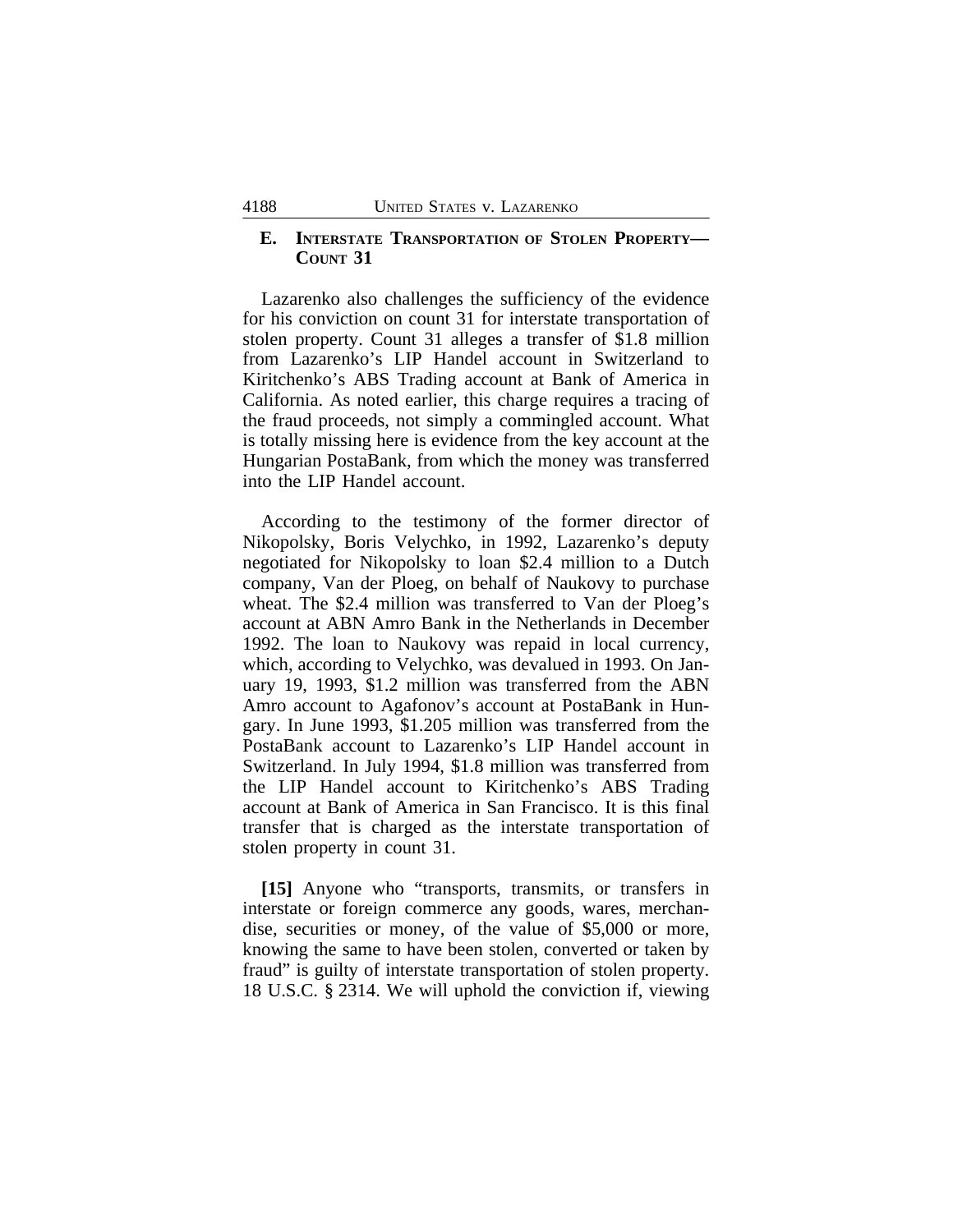the evidence in the light most favorable to the government, there is sufficient evidence for a rational juror to find guilt beyond a reasonable doubt. *Jackson*, 443 U.S. at 324.

**[16]** The ledger from Van der Ploeg's account at ABN Amro shows a transfer of \$1.2 million to an account at Posta-Bank, and the ledger for Lazarenko's LIP Handel at Union Bank of Switzerland shows a receipt of \$1.205 million from PostaBank, but the glaring gap is that there are no records from PostaBank at all. The government was unable to produce any documents from PostaBank itself. Lazarenko asserts that this gap is fatal to the government's charge of interstate transportation of stolen property because without those records it is impossible to know whether the \$1.205 million that was transferred to LIP Handel was the proceeds of fraud or derived from the proceeds of fraud. We agree.

The district court instructed the jury that to find Lazarenko guilty of interstate transportation of stolen property, the funds that were transferred must be the proceeds of fraud or derived from the proceeds of fraud. This rule has its roots in *United States v. Poole*, 557 F.2d 531 (5th Cir. 1977). There, the defendant, Poole, deposited a check that contained fraudulently-obtained funds into his bank account and then, on the same day, wrote a check on that account for an amount identical to the amount that had been deposited. *Id.* at 533-34. He deposited that check into an out-of-state bank. *Id.* The Fifth Circuit reversed the conviction because the bank account into which Poole deposited the fraudulently-obtained funds had sufficient clean funds to cover the amount of the check that was transported across state lines. *Id.*

The government relies on the Seventh Circuit's ruling in *United States v. Quintanilla*, 2 F.3d 1469 (7th Cir. 1993), to argue that it does not matter whether there were sufficient clean funds in the PostaBank account to cover the transfer of \$1.205 million to the LIP Handel account. In *Quintanilla*, the defendants were found guilty of defrauding the G. Heileman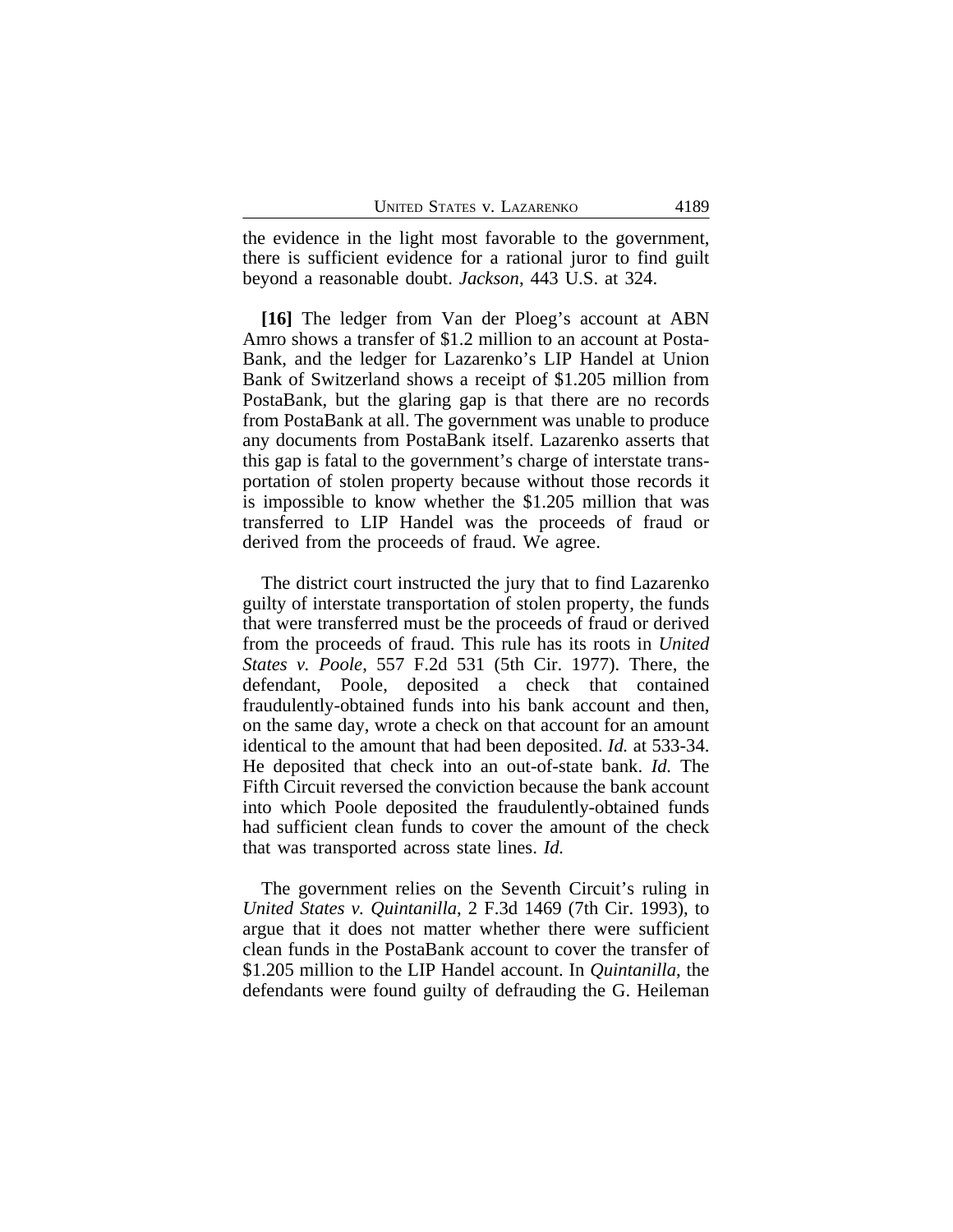Brewing Company's corporate sponsorship program and convicted of, among other charges, interstate transportation of stolen property. *Id.* at 1471. Defendant Monreal, the director of the program, devised a scheme to receive kickbacks from organizations who received sponsorship awards. *Id.* The money passed from Heileman to the organization and the organization would, in turn, pass a portion to Monreal. *Id.* Quintanilla was the director of one of the organizations, Operation Search, that had kicked money back to Monreal. *Id.* Quintanilla argued on appeal that Operation Search had sufficient clean funds in its account each time a kickback check was drawn and transported to Monreal. *Id.* at 1478. The Seventh Circuit rejected this argument. It explained that,

[t]he evidence at trial showed, and Quintanilla does not dispute, that he agreed to pay Monreal a portion of every Heileman grant that Operation Search received. Accordingly, the ultimate source of the funds used to pay Monreal was Heileman. The evidence also showed that Quintanilla followed Monreal's directions concerning exactly how the kickbacks were to be made; there is no suggestion that these directions were not followed to the last detail. Given the nexus between the Heileman grants and the kickbacks made to Monreal, we do no[t] think § 2314 liability hinges in this case on whether or not Operation Search had sufficient clean funds in its bank account each time a kickback check was drawn and transported across state lines to Monreal.

*Id.* at 1478-79 (footnote omitted). The court looked at the purpose behind § 2314, and noted specifically that the statute was meant to prevent those who were attempting to " 'utilize the channels of interstate commerce make a successful get away.' " *Id.* at 1479 (quoting *United States v. Sheridan*, 329 U.S. 379, 384 (1946)). It concluded that "[l]ooking to the substance of Quintanilla's conduct, it is apparent that the checks he caused to be transported in interstate commerce repre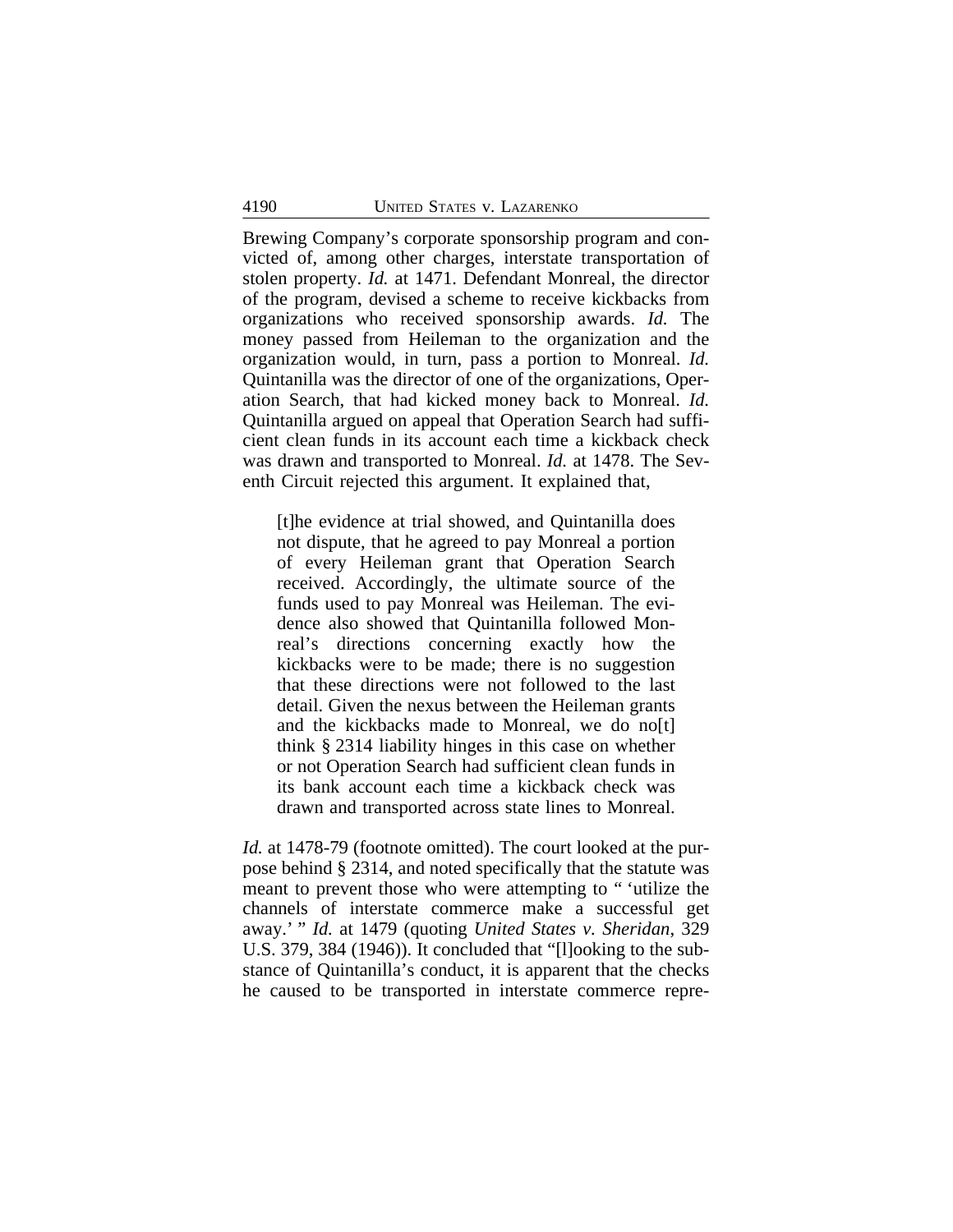sented, and were directly derived from, fraudulently obtained Heileman funds." *Id.*

*Quintanilla* does not save the government in this case because the evidence of the nexus between the grants and the kickbacks in that case was sufficient. Here, the chain of alleged kickbacks from the wheat deal is missing a few links. More significantly, though, the jury here was instructed in accordance with *Poole* and the government did not object to the premises underlying that decision.

In any event, even if we infer that Lazarenko was connected to the wheat deal because it was negotiated by his deputy and he received a payment that represented approximately fifty percent of the proceeds, PostaBank records are still required for there to be sufficient evidence that Lazarenko's subsequent transfer of \$1.8 million to Kiritchenko constituted interstate transportation of stolen property. The government's argument that the transfer of \$1.205 million to Lazarenko's LIP Handel account was the proceeds of fraud because the fraud was not complete until the money reached Lazarenko does not persuade us that the PostaBank records are unnecessary.

For the \$1.8 million transferred from Lazarenko's LIP Handel account to Kiritchenko's ABS Trading account to be fraudulently-obtained property, it must have contained at least \$5,000 of the \$2.4 million transferred to Van der Ploeg in the phony wheat deal. We cannot look only at whether the \$1.8 million contained at least \$5,000 of the \$1.205 million transferred into Lazarenko's LIP Handel account as the government urges because the evidence viewed in the light most favorable to the government shows only that the \$1.205 million payment was an extortion payment, i.e., fifty percent of the proceeds from the phony wheat transaction.**<sup>8</sup>** The fraud

**<sup>8</sup>**Kiritchenko testified that Lazarenko worked with everyone 50-50. We give the government the benefit of the inference that Lazarenko worked with Agafonov 50-50 as well.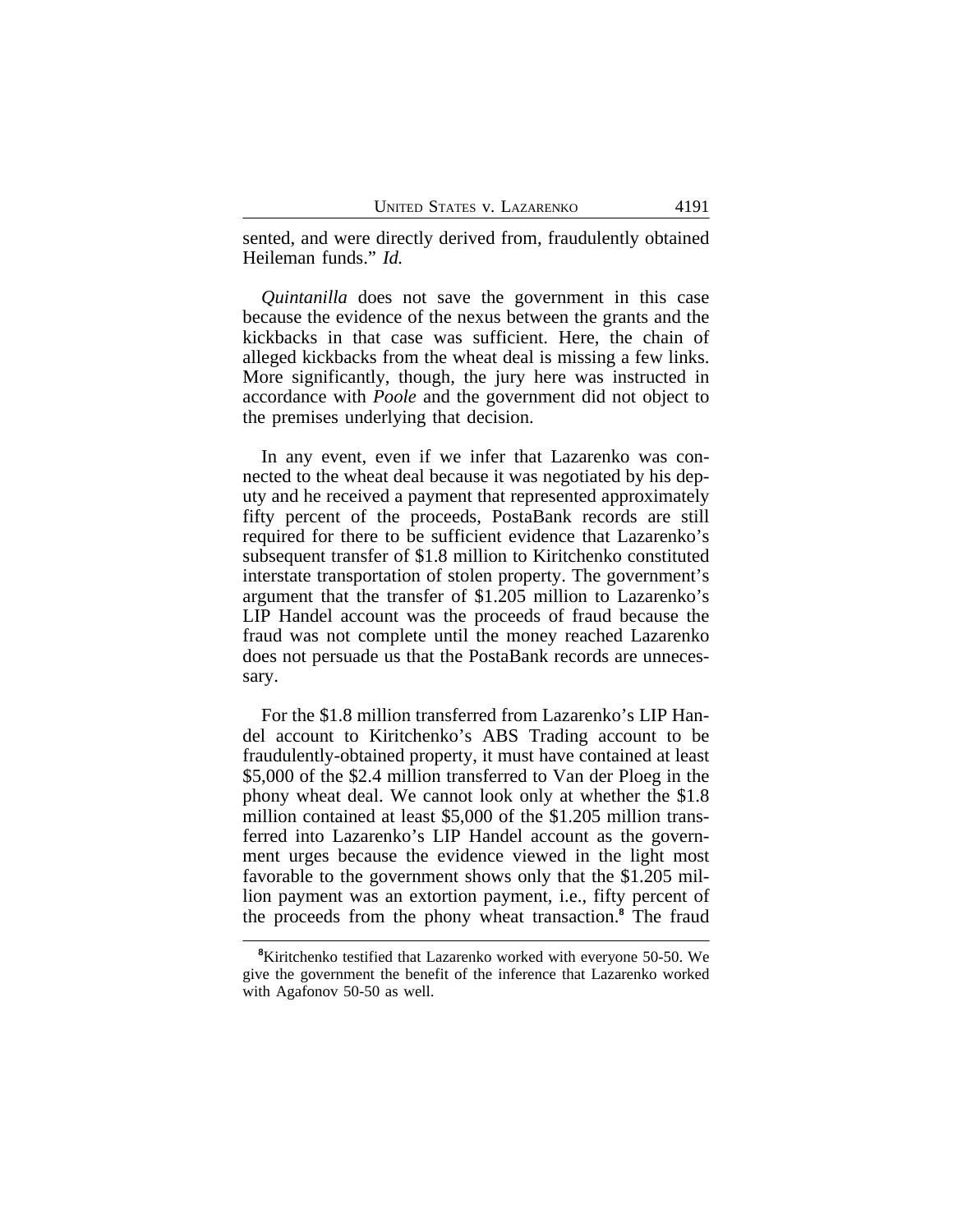was Lazarenko's deputy arranging for Nikopol to give Van der Ploeg \$2.4 million to buy wheat that was never purchased. That fraud was completed when the money was transferred to Van der Ploeg.

**[17]** The record supports an inference that Lazarenko *extorted* \$1.205 million from Agafonov, because Lazarenko always extorted half of the profits from businesses. But making an extortion payment and completing a fraud are entirely different propositions. The \$1.205 million extortion payment also may have been money derived from the phony wheat deal. Without the records from PostaBank, which would show whether there were clean funds in the account from which Agafonov could make the required payment to Lazarenko, this inference is speculation. In short, the evidence reflects money into the Hungarian account and money out of the account, but missing is evidence about the account itself and whether the transferred money was "directly traceable" to the fraud itself. *See Morgan*, 805 F.2d at 1378. Accordingly, we reverse Lazarenko's conviction on count 31.**<sup>9</sup>**

## **F. RETROACTIVE MISJOINDER**

Lazarenko also appeals the denial of his Rule 33 motion for a new trial. He argues that the government indicted him on the UESU charges, knowing that the charges could not be proven, and then, after the directed verdict of acquittal, used the evidence from the alleged UESU scheme against him in its closing argument, in violation of the doctrine of retroactive misjoinder.**<sup>10</sup>** He asserts that he was denied the opportunity to respond in his own closing argument to the government's misleading statements.

<sup>&</sup>lt;sup>9</sup>Because we reverse Lazarenko's conviction on this count, we do not need to reach his argument that the government's closing argument was misleading.

**<sup>10</sup>**This doctrine is closely related to prejudicial spillover. The concepts and terms are often used interchangeably. *See United States v. Vebeliunas*, 76 F.3d 1283, 1293-94 (2d Cir. 1996).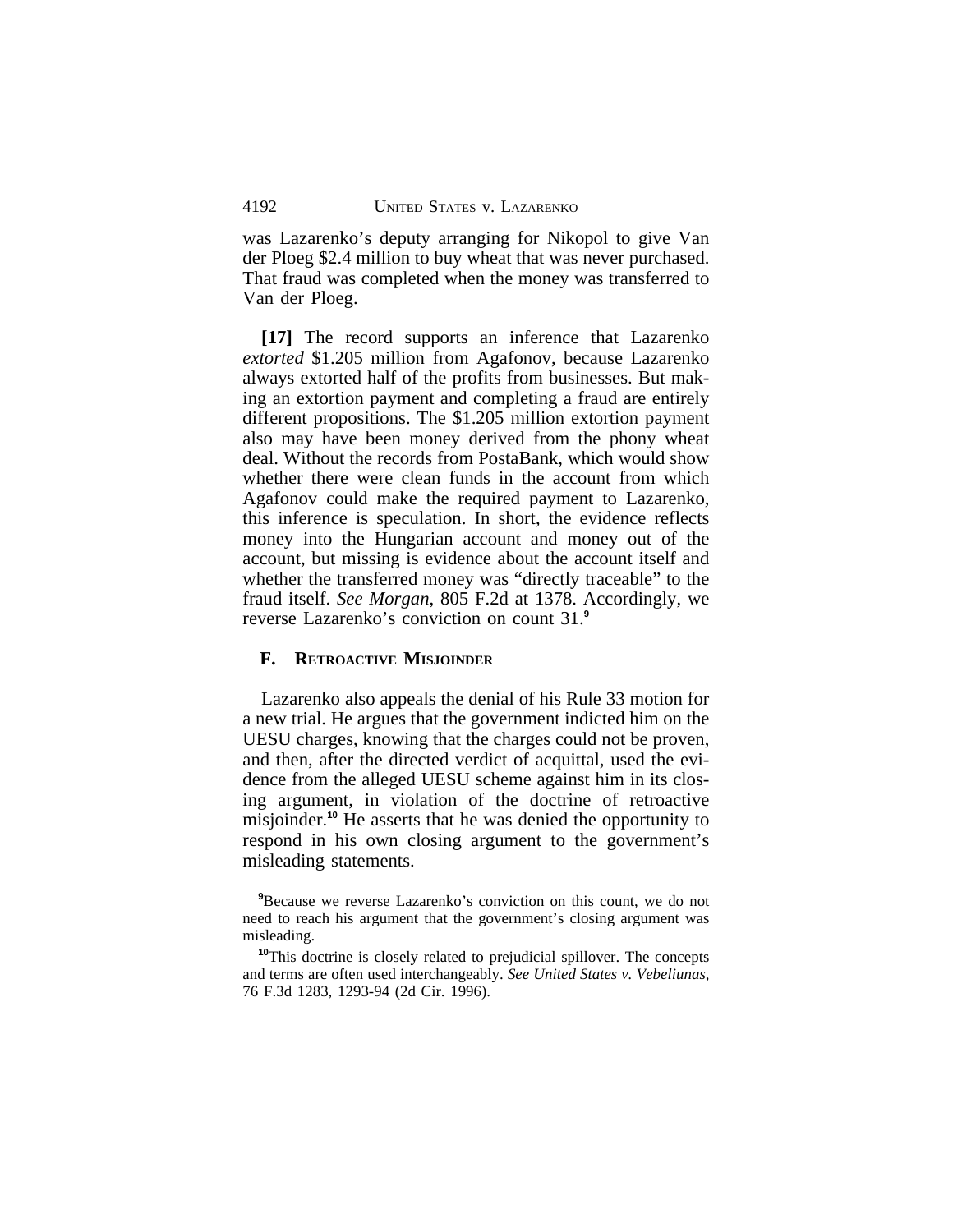We review for an abuse of discretion the district court's denial of a motion for a new trial made on the grounds of retroactive misjoinder. *United States v. Aldrich*, 169 F.3d 526, 528 (8th Cir. 1999). Although we consider de novo whether a defendant has been deprived of his constitutional right to present closing argument, *see United States v. Igbinosun*, 528 F.3d 387, 391 (5th Cir. 2008), a district court's limitation on a closing argument is reviewed for an abuse of discretion. *United States v. Spillone*, 879 F.2d 514, 518 (9th Cir. 1989).

**[18]** The Federal Rules of Criminal Procedure allow for several offenses and several defendants to be joined in a single indictment. If, however, some of the offenses or defendants are dismissed mid-trial, in some cases the trial court must sever the proceedings in order to protect the defendant from prejudice. *See Schaffer v. United States*, 362 U.S. 511, 514 (1960).

#### **[19]** As the Second Circuit explained in *Vebeliunas*,

" 'Retroactive misjoinder' arises where joinder of multiple counts was proper initially, but later developments—such as a district court's dismissal of some counts for lack of evidence or an appellate court's reversal of less than all convictions—render the initial joinder improper. In this Circuit, '[t]o invoke retroactive misjoinder,' a defendant 'must show compelling prejudice.' Prejudicial spillover from evidence used to obtain a conviction subsequently reversed on appeal may constitute compelling prejudice."

*Vebeliunas*, 76 F.3d at 1293-94 (internal citations omitted) (quoting *United States v. Jones*, 16 F.3d 487, 493 (2d Cir. 1994)). The First Circuit has set a high bar for proving prejudicial spillover: "[A] claim of prejudicial spillover cannot succeed unless 'a defendant . . . prove[s] prejudice so pervasive that a miscarriage of justice looms.' " *United States v. Trai-*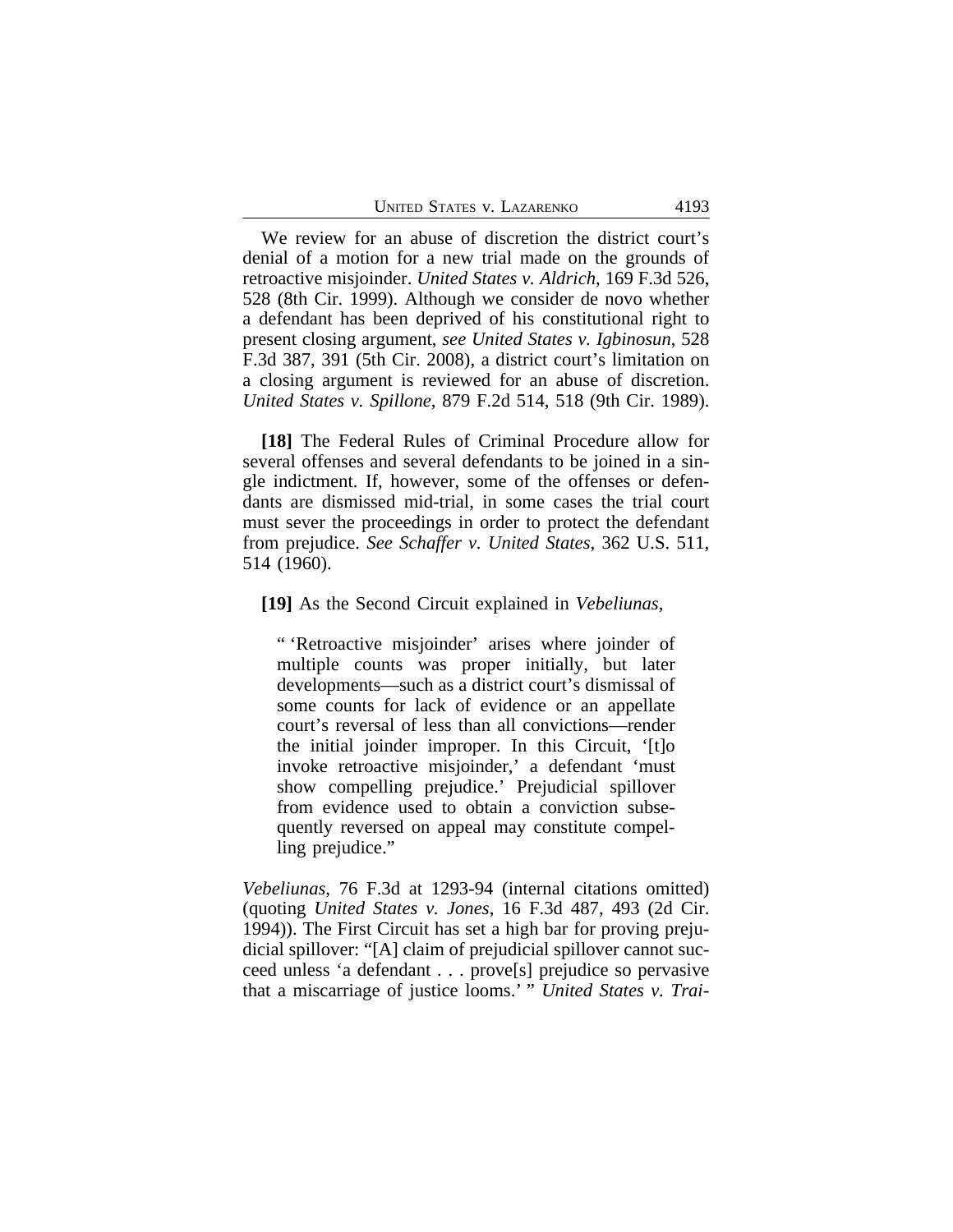*nor*, 477 F.3d 24, 36 (1st Cir. 2007) (quoting *United States v. Levy-Cordero*, 67 F.3d 1002, 1008 (1st Cir. 1995)).

We have examined the issue of prejudicial spillover in the context of a defendant's motion to sever his trial from a codefendant. In *United States v. Cuozzo*, 962 F.2d 945 (9th Cir. 1992), we stated that, "[i]n assessing the prejudice to a defendant from the 'spillover' of incriminating evidence, the primary consideration is whether 'the jury can reasonably be expected to compartmentalize the evidence as it relates to separate defendants, in view of its volume and the limited admissibility of some of the evidence.' " *Id.* at 950 (quoting *United States v. Escalante*, 637 F.2d 1197, 1201 (9th Cir. 1980)). The trial court's instructions to the jury are a "critical factor" in this assessment. *Cuozzo*, 962 F.2d at 950. Also, "[t]he fact that the jury rendered selective verdicts is highly indicative of its ability to compartmentalize the evidence." *Id.*

**[20]** At the outset, we reject the government's contention that we have limited the doctrine of retroactive misjoinder only to cases where there is more than one defendant. The government reads *United States v. Anguiano*, 873 F.2d 1314 (9th Cir. 1989), too broadly. In *Anguiano*, we held that the trial court did not err in refusing to give a multiple conspiracies instruction where there was a single defendant. *Id.* at 1318. We stated that,

[a] multiple conspiracies instruction is generally required where the indictment charges several defendants with one overall conspiracy, but the proof at trial indicates that a jury could reasonably conclude that some of the defendants were only involved in separate conspiracies unrelated to the overall conspiracy charged in the indictment. The instruction is required because, in such a situation, there is a possibility of prejudicial variance between the indictment and the trial proof. The variance may be prejudicial in a number of ways, but the problem that is of con-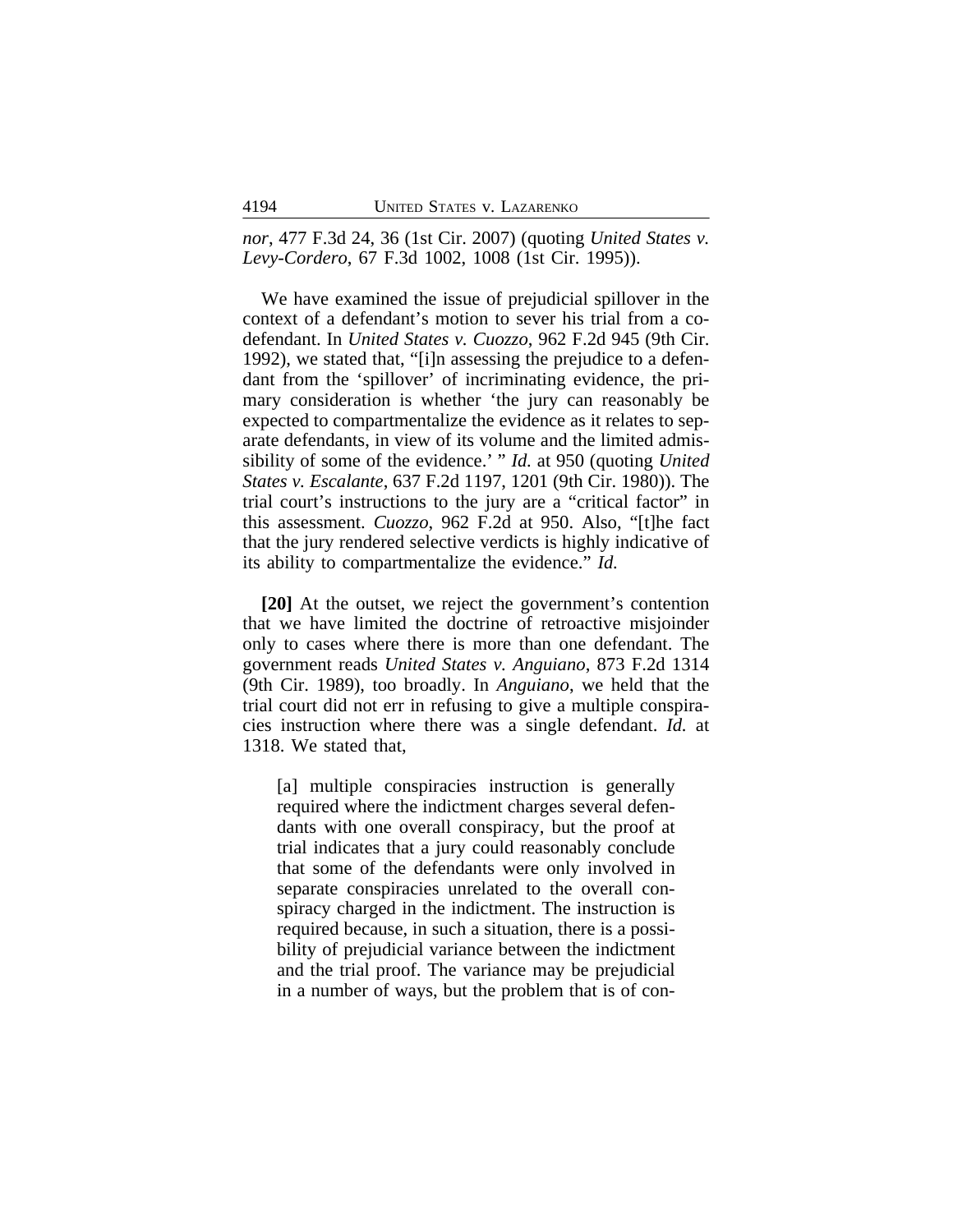cern here is the possibility of transference or "spillover" of guilt. In this type of situation, one of the defendants argues that he or she was only involved, if at all, in a minor conspiracy that is unrelated to the overall conspiracy charged in the indictment, and that a multiple conspiracies instruction is required in order to ensure that there is no "spillover" of guilt from one defendant to another. However, there is no problem of spillover when, as in this case, the defendant stands trial alone. Accordingly, Anguiano was not entitled to a multiple conspiracies instruction on this basis.

*Id.* at 1317-18 (internal citations and footnotes omitted). We did not hold broadly that the doctrine of prejudicial spillover is inapplicable where there is only one defendant.

**[21]** The government's citation to the Seventh Circuit's decision in *United States v. Holzer*, 840 F.2d 1343 (7th Cir. 1988), as limiting the applicability of the doctrine of prejudicial spillover or retroactive misjoinder, also misses the mark. The Seventh Circuit stated that "[n]o rule of evidence is violated by the admission of evidence concerning a crime of which the defendant is acquitted, *provided the crime was properly joined to the crime for which he was convicted and the crimes did not have to be severed for purposes of trial.*" *Id.* at 1349 (emphasis added). The Seventh Circuit thus is consistent with our sister circuits in recognizing that there are circumstances where charges in a trial must be severed to avoid prejudice. *See*, *e.g.*, *Vebeliunas*, 76 F.3d at 1293-94; *Aldrich*, 169 F.3d at 528. We thus clarify that the doctrine of prejudicial spillover or retroactive misjoinder may apply to a case where there is only one defendant.

**[22]** Invoking the three-factor test that the Second Circuit developed in *Vebeliunas*, the district court concluded that Lazarenko was not prejudiced by the now-dismissed charges. Under the *Vebeliunas* test, the court considers: (1) whether the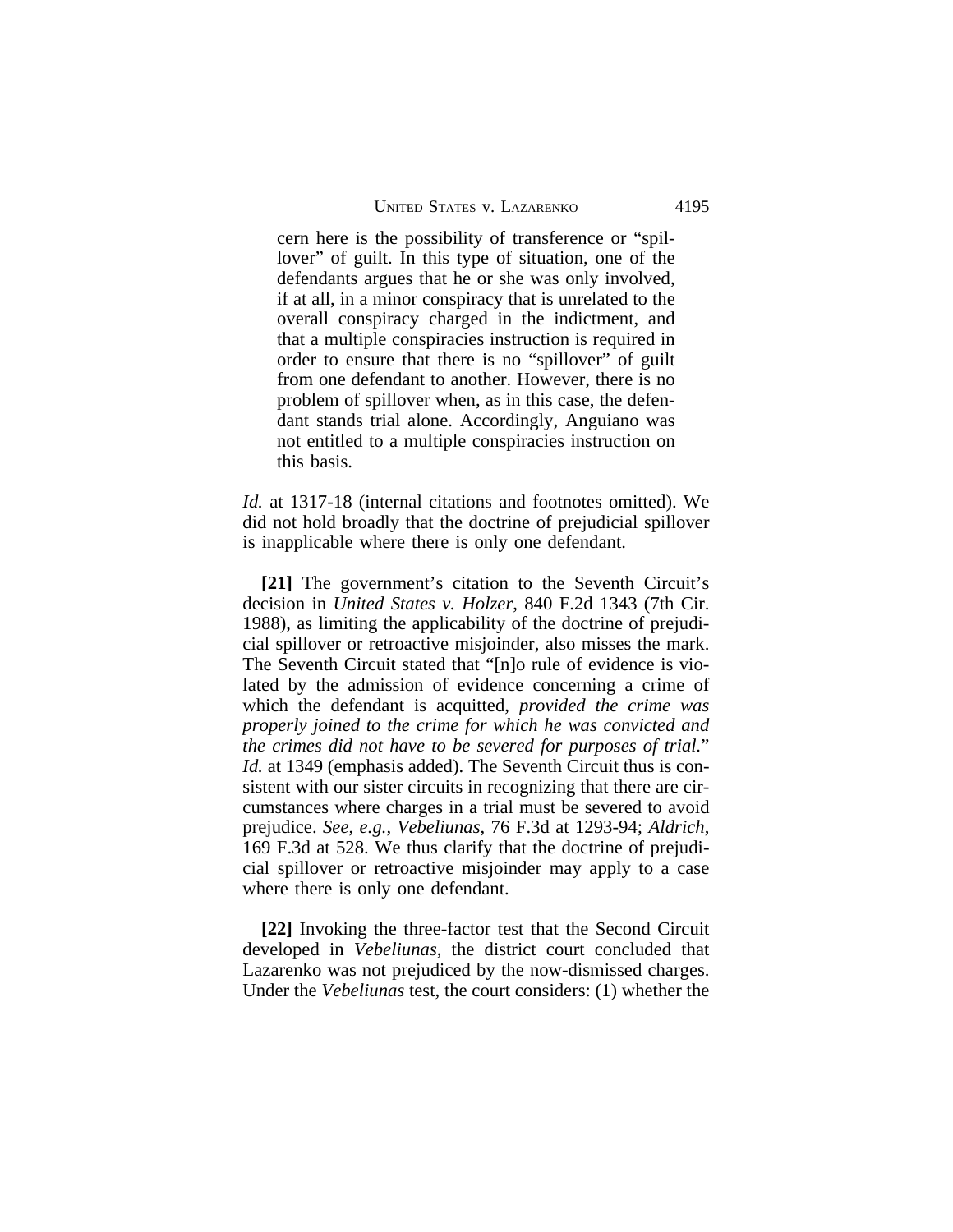evidence was so inflammatory that it would tend to cause the jury to convict on the remaining counts; (2) the degree of overlap and similarity between the dismissed and remaining counts; and (3) a general assessment of the strength of the government's case on the remaining counts. *Vebeliunas*, 76 F.3d at 1294. These factors reasonably address concerns about prejudicial spillover. We adopt these factors and add to them the factors we identified in *Cuozzo*—whether the trial court diligently instructed the jury and whether there is evidence, such as the jury's rendering of selective verdicts, to indicate that the jury compartmentalized the evidence. *Cuozzo*, 962 F.2d at 950.

**[23]** The district court did not abuse its discretion in denying Lazarenko a new trial based on prejudicial misjoinder. The court first found that the evidence presented in connection with the UESU and GHP frauds was not inflammatory. It was not persuaded that the jury "threw up their hands" over the \$200 million associated with the dismissed counts because the jury deliberated for four days and sent questions to the court. Certainly, the UESU scheme was a significant component of the government's case against Lazarenko. But the evidence of fraud, illegal transfers and coverups was so extensive that evidence of \$200 million in allegedly unlawful transfers is hardly more inflammatory than evidence of the other transfers or the evidence that Lazarenko extorted fifty percent of the profits from all the businesses he was involved with. The testimony on the \$200 million transfer did not amount to compelling prejudice.

The government does not challenge the district court's ruling that some of the evidence would have been inadmissible if the dismissed counts had been dismissed before trial. *See United States v. Hamilton*, 334 F.3d 170, 182 (2d Cir. 2003) ("[P]rejudicial spillover is unlikely if the dismissed count and the remaining counts were either quite similar or quite dissimilar.").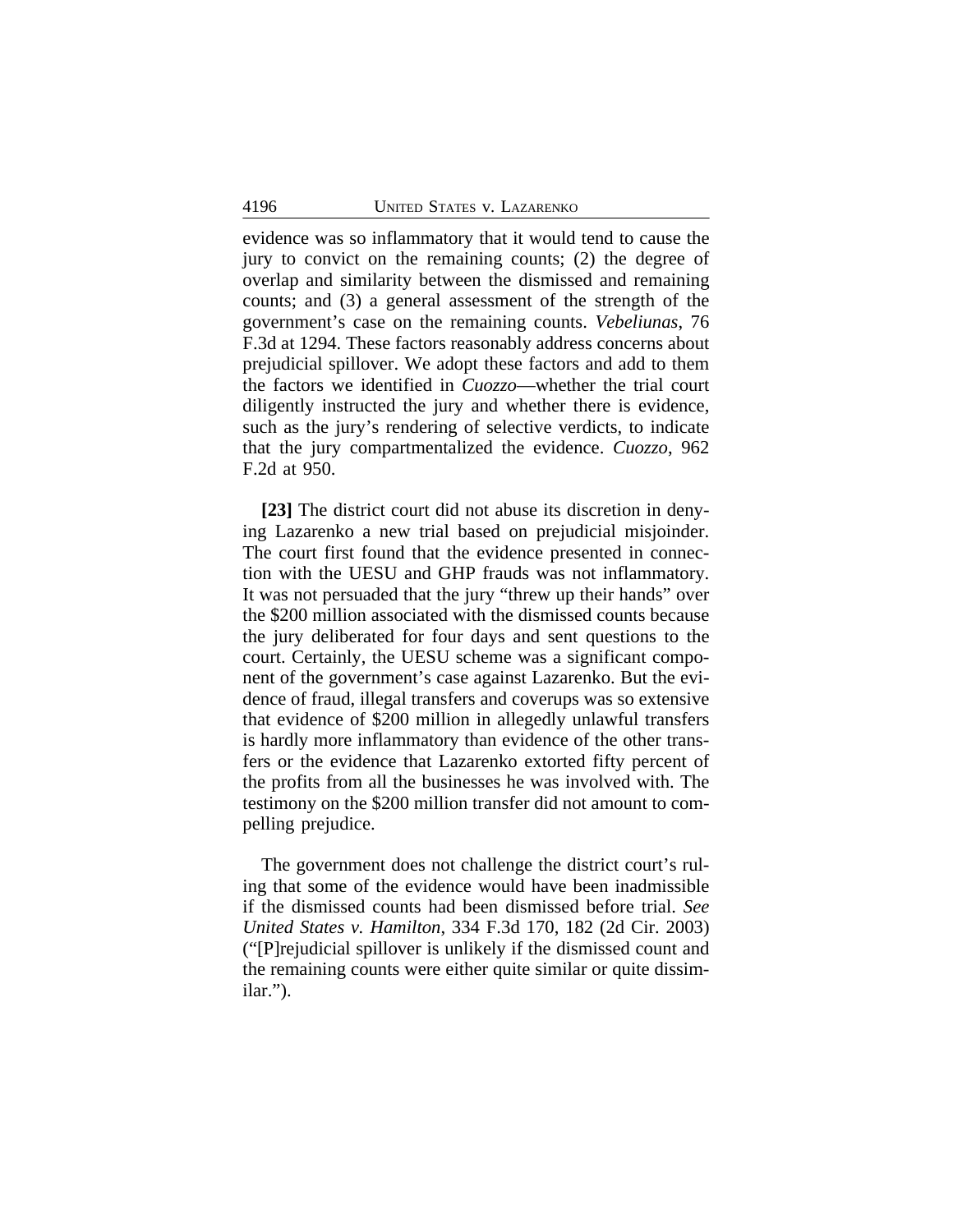**[24]** Finally, the district court concluded that the government's case on the remaining counts was sufficiently strong. The court sent 29 counts to the jury, but overturned the verdict on 15 counts. We have reversed an additional six counts. This issue presents a closer question, but "[i]t is not necessary that the court agree with jury verdicts on all counts to determine that the jury carefully weighed the evidence." *United States v. Stefan*, 784 F.2d 1093, 1101 (11th Cir. 1986). Lazarenko has not explained how the evidence related to the dismissed counts was tainted by the UESU evidence. The overall evidence of fraud was strong, although it was incumbent on the government to weave that evidence through the technical threads of multiple counts. That the government was not 100% successful does not undermine the evidence that was airtight.

Lazarenko further argues that the prejudicial impact of the evidence on the dismissed counts was compounded in the government's closing argument. He claims that while the government referred to the scheme in the "indictment," he was prevented from arguing that the single conspiracy alleged in count 1 was not proven because the central allegations—the UESU fraud, the GHP/PMH fraud, and the Dityakovsky extortion—were not proven. He further asserts that the government improperly referred to the UESU fraud in arguing that Lazarenko was "never engaged in legitimate business," while he was precluded from responding that the funds from UESU were not unlawful.

The jury did not see the indictment and was not informed of the specific allegations in the indictment related to UESU. The district court gave counsel three guidelines for their closing arguments: (1) counsel could not "implicate the Court and its ruling on the dismissed counts in your argument"; (2) counsel could not "comment on why the theories were no longer before" the jury; and (3) counsel could not "mislead them by way of argument . . . that they can acquit based on the absence" of the UESU counts.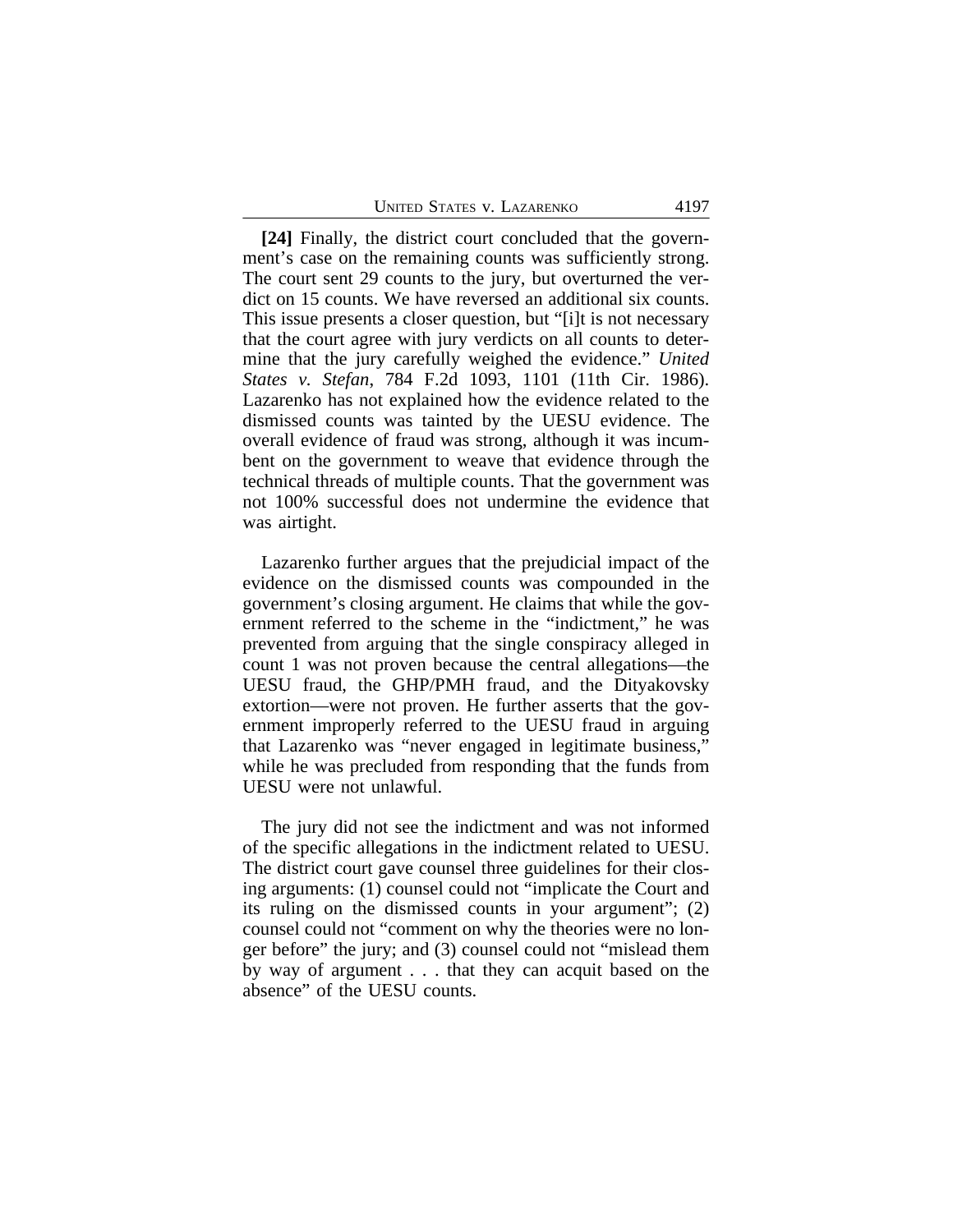**[25]** The government's references to the indictment were not improper. The jury was specifically instructed that certain counts were no longer before them, the government stated at the beginning of its closing argument that it was not addressing those counts, and the jury never saw the indictment. With these safeguards in place, the government's mention of "the crimes charged in the indictment," or the schemes "alleged in the indictment," — references that did not mention UESU did not improperly implicate the dismissed UESU counts.

Lazarenko appears to want it both ways. He argues that he was prevented from countering the government's references to the indictment and that he should have been able to argue that the government failed to prove the single conspiracy and wire fraud allegations that it promised to prove because the evidence did not support the UESU, GHP, PMH, and Dityakovsy allegations. In his closing argument, Lazarenko's counsel argued,

[I]s that plan or scheme that the government is now presenting to you, is that the same plan or scheme that Mr. Lazarenko was charged with, that the government has been prosecuting in this case?

Is what the government's presented to you in final argument the same scheme that they argued to you the whole case?

Remember, the government argued to you that UESU, UEIL, Itera, prefab houses, Nakosta were all part of the scheme.

Now the government argues, the scheme was Naukovy and Kiritchenko alone. That's the scheme.

We will talk more about this, but the defendant has a constitutional right to be tried on only what he has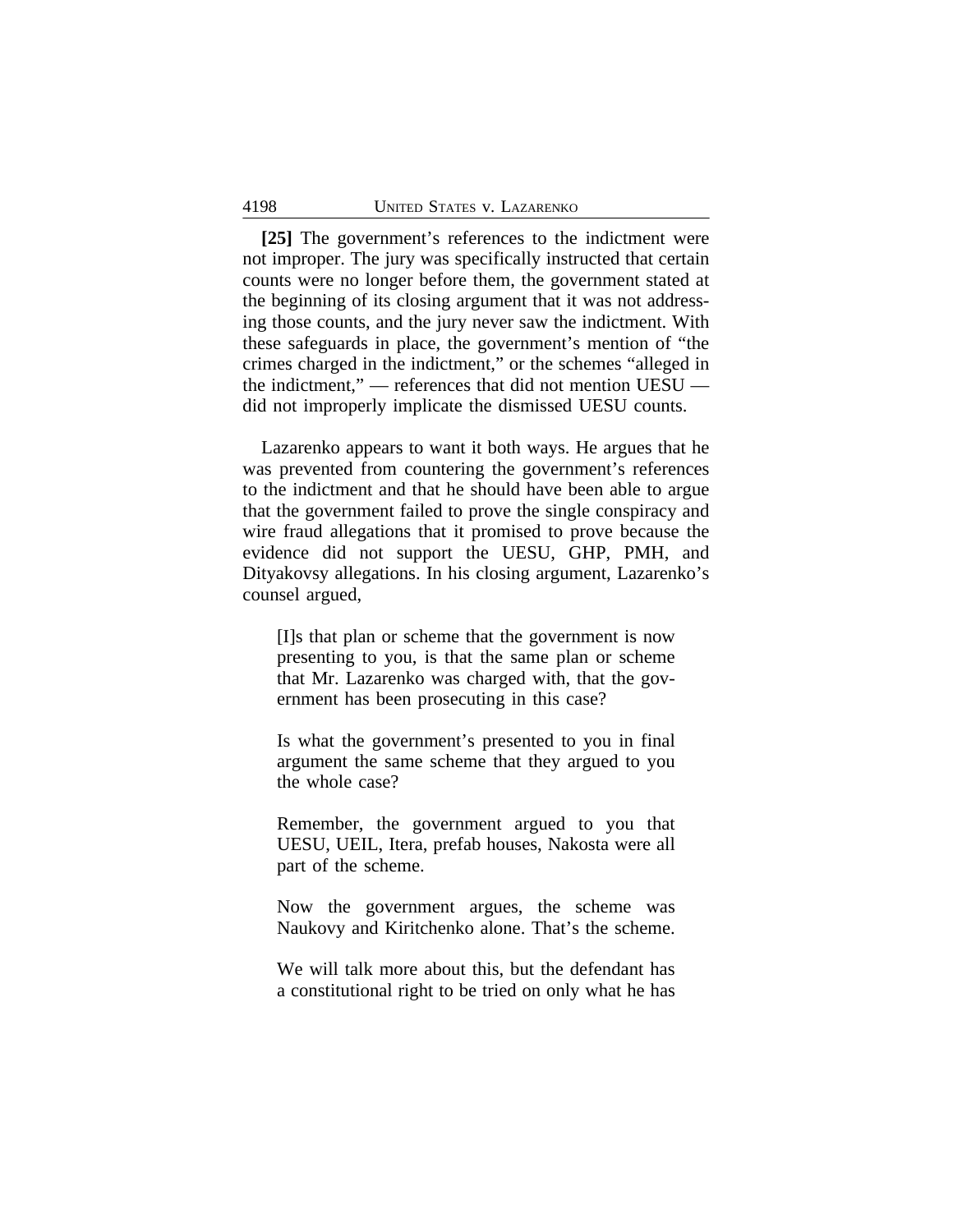been charged with, and a constitutional right not to be convicted—

The court then sustained "its own objection to that part of the argument."

Outside the presence of the jury, the court explained its view. The court commented that Lazarenko's counsel had "very deftly for the most part . . . complied" with the guidelines. The court stated, though, that counsel crossed the line when he argued that "the defendant has a right under the Constitution . . . to be convicted on the . . . indictment [returned by the grand jury]." The court stated that "[t]here is nothing in our record that tells them about the grand jury, their function or what they do. . . . I did not want to mislead this jury and have them now consider what the grand jury did or didn't do." The court's objection was limited to counsel's references to what had or had not been charged. Lazarenko's counsel was not precluded from arguing that the government did not prove the scheme they initially laid out based on the evidence. At that point, the indictment was not in play. It was not improper for the court to limit the closing argument to the evidence.

We also disagree with Lazarenko's assertion that the government improperly relied on the UESU scheme when it argued that Lazarenko had "never engaged in legitimate business." The government argued to the jury that,

the evidence in this case shows that throughout this period of time the only position the defendant held was an official position. The only thing he did was exercise his official authority.

He was never engaged in any legitimate business. He never received, legitimately, any income from Kiritchenko or from Naukovy State Farms.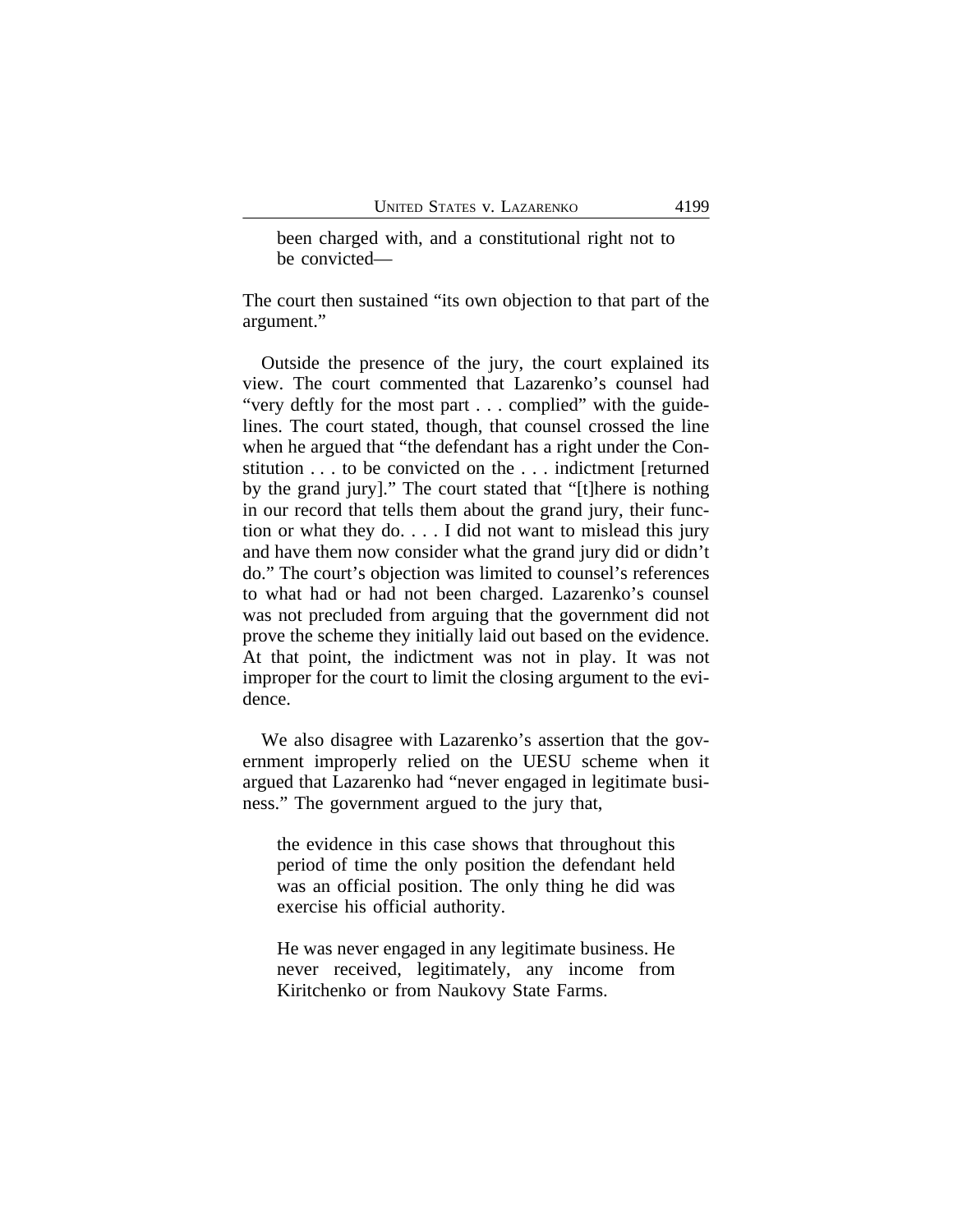The UESU allegations are not implicated in this argument. Not only did the government at the beginning of its argument state that it would not be referring to the UESU counts, the government followed up its statement that Lazarenko did not have any legitimate business by linking that reference to the claim that the income from Kiritchenko and Naukovy was illegal.

**[26]** At most, the government indirectly suggested that the UESU business was illegitimate. Lazarenko responded by arguing that "the suggestion that money from UESU or Itera or UEIL and Nakosta had an unlawful source is now no longer before you. Those sources are not unlawful." The government did not make a contemporaneous objection, but argued to the court during a break that this statement was inappropriate. The court ruled that counsel could argue using the terms of the jury instructions that certain evidence was "not before" the jury, and stated that "there is more than enough in this record to argue the schemes are not proven based on the weight of the record itself, and that's where the argument ought to be." This ruling did not prevent Lazarenko from dispelling any impression, however faint, that may have been left with the jury that all of Lazarenko's wealth was obtained illegally. Understandably, the district court required that the argument, however, would have to be based on the evidence.

The counts we have dismissed fall of their own weight and those we have affirmed stand on their own. The district court did not abuse its discretion in denying the motion for a new trial based on retroactive misjoinder, nor did the court improperly limit Lazarenko's closing argument.

We affirm Lazarenko's convictions on count 1 for conspiracy, counts 2 through 5 for money laundering, and counts 6 through 8 for money laundering. We reverse Lazarenko's convictions on counts 25 through 29 for wire fraud, and count 31 for interstate transportation of stolen property. Because we reverse on six of the fourteen counts of which Lazarenko was